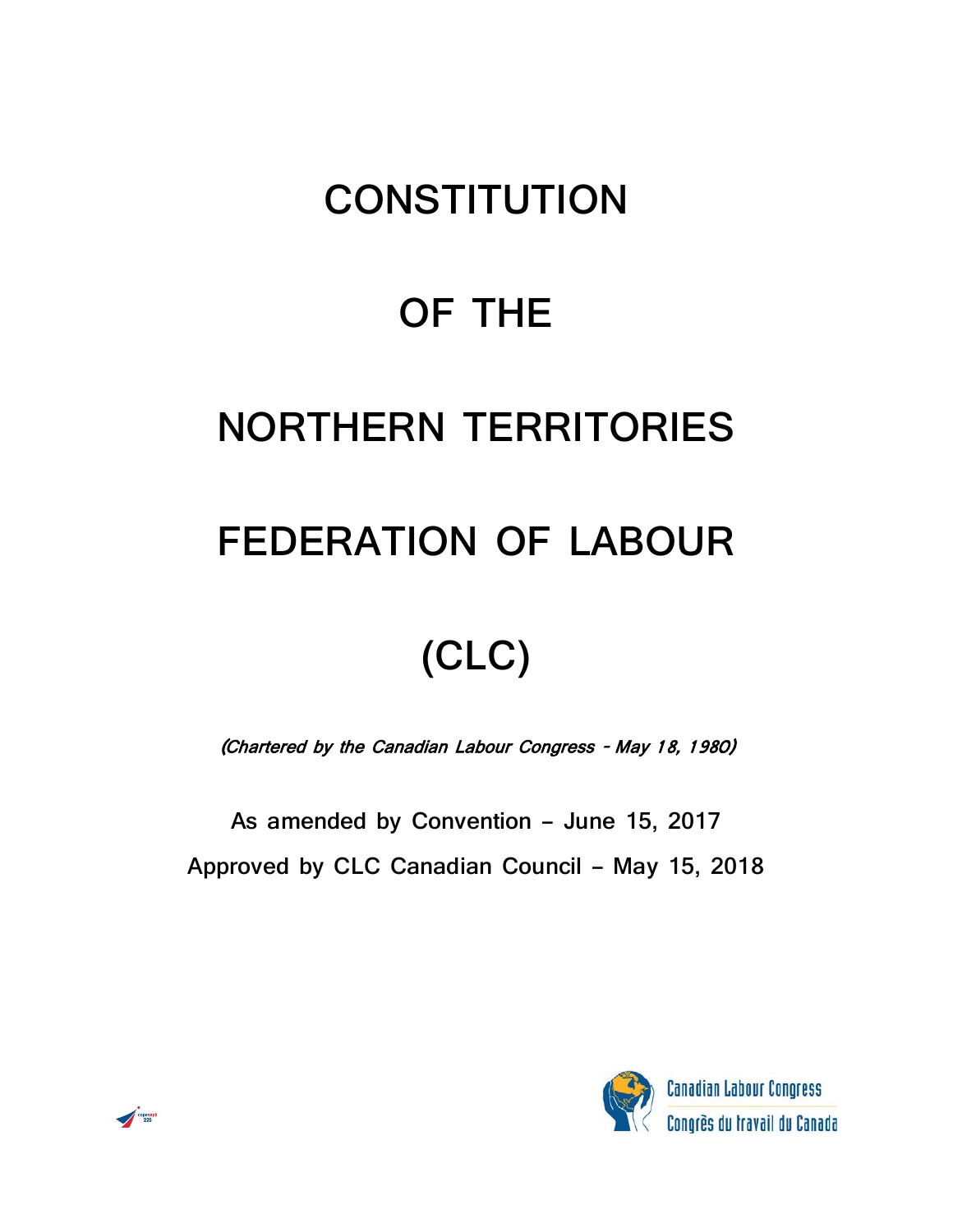### TABLE OF CONTENTS

**ARTICLE** 

**ARTICLE 1 -**

|  | <b>PAGE</b> |
|--|-------------|
|  |             |
|  |             |
|  |             |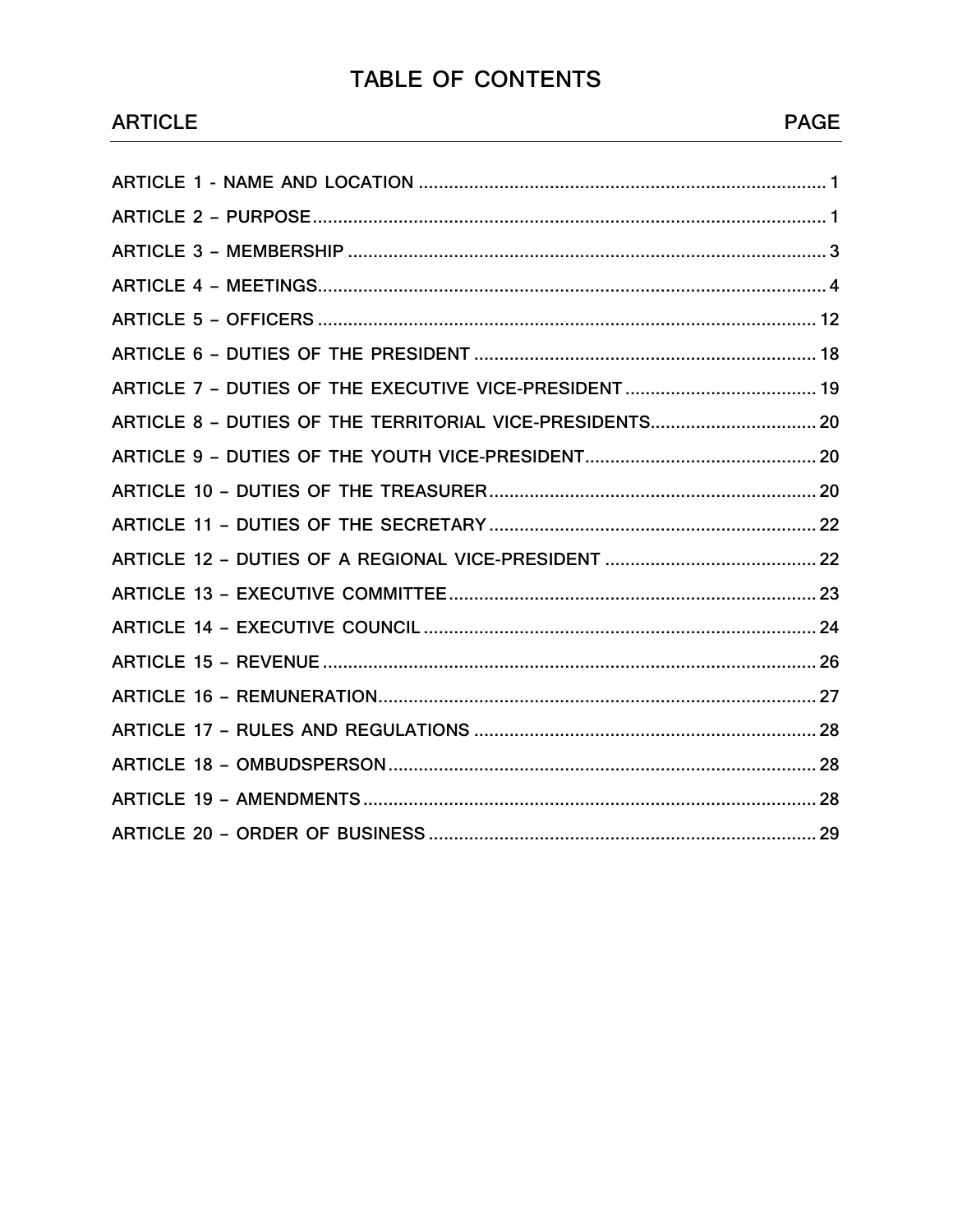#### ARTICLE 1 – NAME AND LOCATION

<span id="page-2-0"></span>Section 1. This Federation shall be known as the **"Northern Territories Federation of Labour"** (hereinafter referred to as the Federation) and is chartered by the Canadian Labour Congress (hereinafter referred to as the CLC). It shall consist of organizations affiliated to or chartered by the CLC which become affiliated to this Federation. These organizations shall conform to the Constitution and the rules and regulations of this Federation as set forth herewith. The jurisdiction of this Federation shall be within the political and geographical boundaries of what is known as the Northwest Territories and Nunavut.

#### ARTICLE 2 – PURPOSE

- <span id="page-2-1"></span>**Section 1.** To support the principles and the policies of the CLC.
- **Section 2.** To promote the interests of its affiliates and generally to advance the economic and social welfare of the workers in the Northern Territories and Nunavut.
- **Section 3.** The purposes of this Federation are:
	- **(a)** To assist affiliated organizations in extending the benefits of mutual assistance and collective bargaining to workers.
	- **(b)** To assist in the organization of the unorganized into unions for their mutual aid, protection and advancement.
- **Section 4.** To encourage without discrimination all workers to share in the full benefits of union organization.

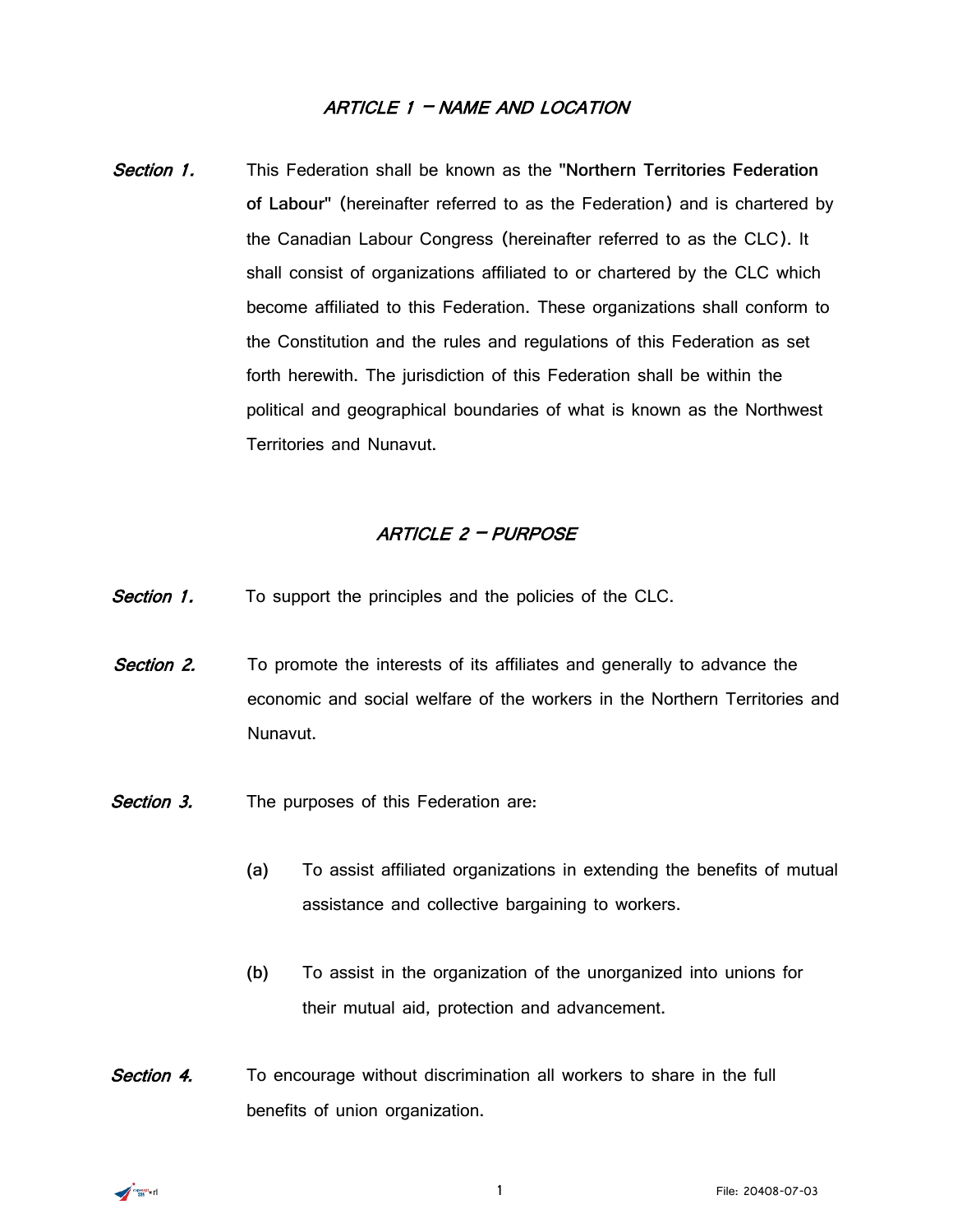- **Section 5.** To secure territorial legislation which will safeguard and promote the principle of free collective bargaining, the rights of workers, and the security and welfare of all people.
- **Section 6.** To protect and strengthen democratic institutions, to secure full recognition and enjoyment of the rights and liberties to which we are justly entitled, and to preserve and perpetuate the cherished traditions of democracy and working people.
- **Section 7.** To promote the cause of peace and freedom in the world and to assist and cooperate with free and democratic labour movements throughout the world.
- **Section 8.** To aid and encourage the sale and use of union-made goods and union services through the use of the Union Label and other symbols; to promote the labour press and other means of furthering the education of the labour movement.
- **Section 9.** To protect the labour movement from any and all corrupt influences and from any agencies which are opposed to the basic principles of our democracy and free and democratic unionism.
- <span id="page-3-0"></span>**Section 10.** While preserving the independence of the labour movement from political control, to encourage workers to vote, to exercise their full rights and responsibilities of citizenship, and to perform their rightful part in the political life of the municipal, territorial and federal government.

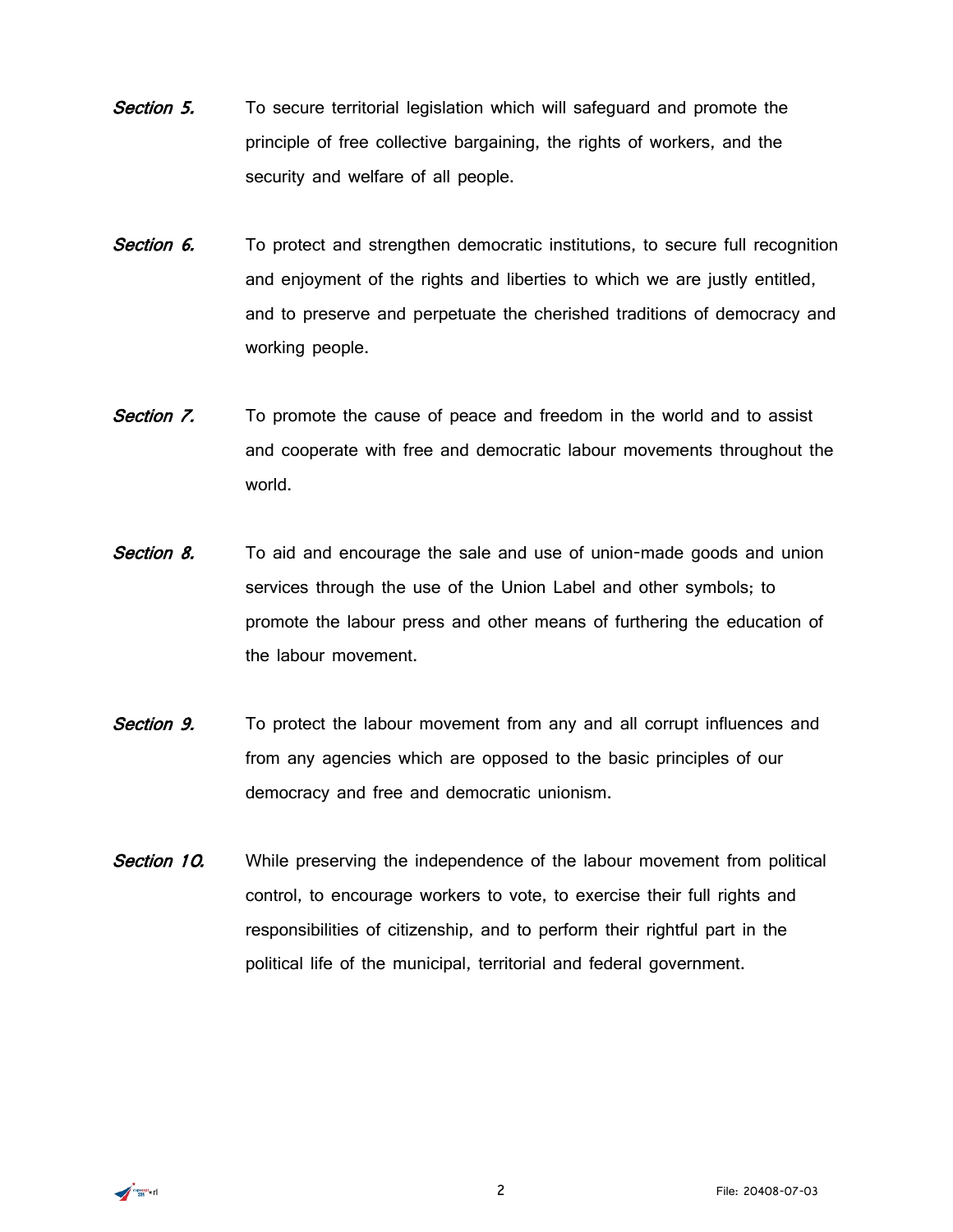#### ARTICLE 3 – MEMBERSHIP

Section 1. The Federation shall be composed of:

- **(1)** local unions, branches and lodges of national and international unions, regional and territorial organizations affiliated to the CLC;
- **(2)** local unions within the territories chartered by the CLC;
- **(3)** labour councils within the territories chartered by the CLC; and
- **(4)** labour councils within the territories affiliated to the Federation and made up of members of local unions, branches or lodges affiliated to the Federation.
- **Section 2.** Any organization affiliated with the Federation may be expelled by a two-thirds (2/3) majority roll call vote at Convention. Any decision to expel may be appealed to the Canadian Council of the CLC within two (2) months. The decision shall be in force and effect during appeal.
- **Section 3.** It shall be the duty of each affiliated organization to furnish the Secretary of the Federation with the following:
	- **(a)** All official reports which deal with matters within the purview of the Federation.
	- **(b)** Such other reports as will facilitate and make more effective the work of the Federation.
	- **(c)** A statement of their membership in good standing.
	- **(d)** Copies of their Collective Agreements.

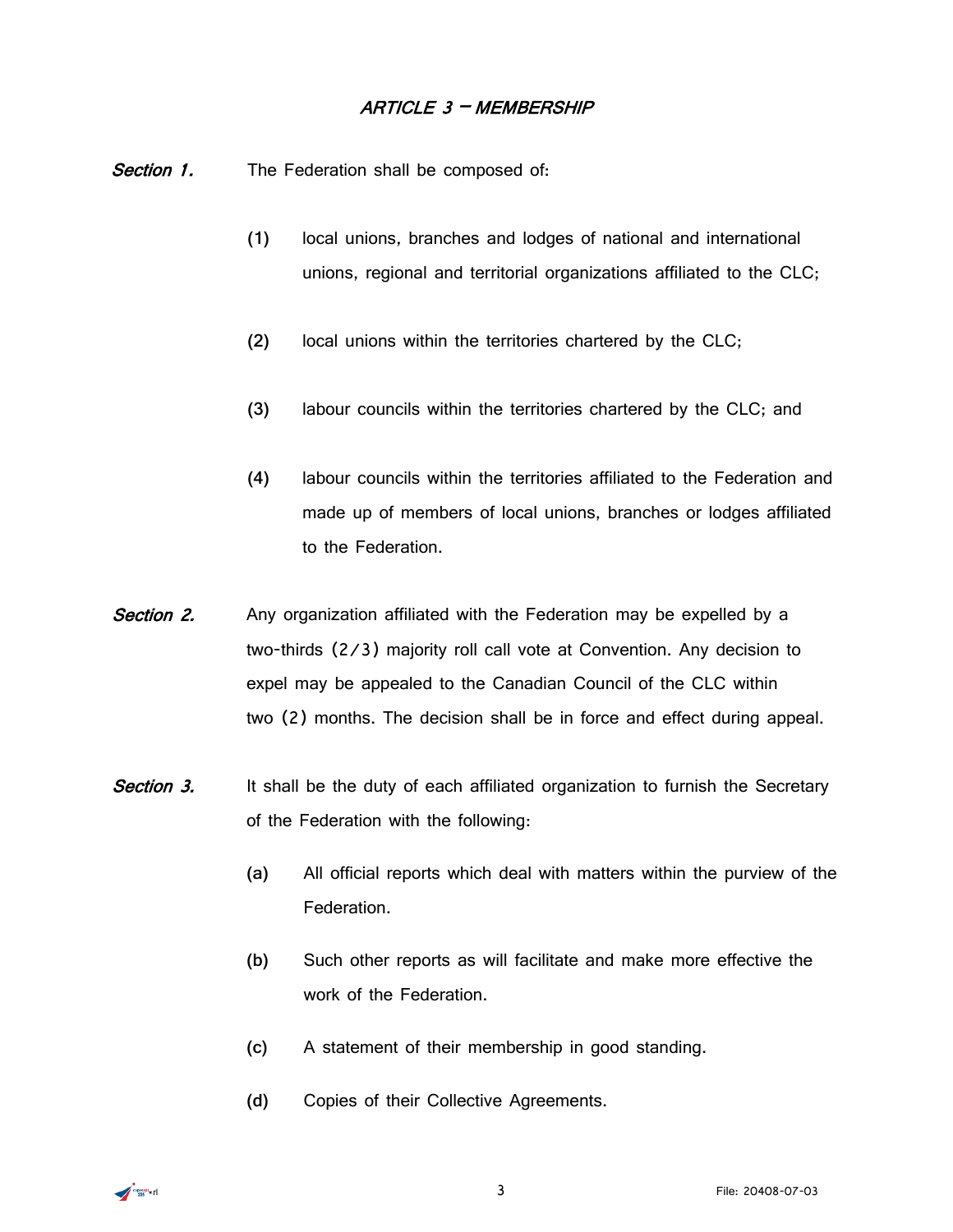#### ARTICLE 4 – MEETINGS

- <span id="page-5-0"></span>**Section 1.** The Convention shall be the governing body of the Federation, and, except as otherwise provided in this Constitution, its decisions shall be by majority vote.
- **Section 2.** The regular convention of the Federation shall be held every third  $(3<sup>rd</sup>)$ year. The time and place shall be determined by the Executive Council which shall give at least one-hundred and twenty (120) calendar days' notice.
- Section 3. **(a)** Special conventions may be called by direction of a regular convention, by order of the Executive Council, or on request of affiliated organizations representing a majority of the total membership of the Federation, as evidenced by the records of the Treasurer to the last Convention.
	- **(b)** In the event a majority as provided in subsection(a) requests a special convention, the Executive Council shall issue a call for the special convention within thirty (30) calendar days' notice of such request and shall give all organizations thirty (30) calendar days' notice of the time and place for holding the special convention, together with a statement of the business to be considered at such convention.
		- **(c)** Representation to special conventions shall be on the same basis as regular conventions.
		- **(d)** Except as provided in subsection(b), a special convention shall exercise the same authority as regular conventions.

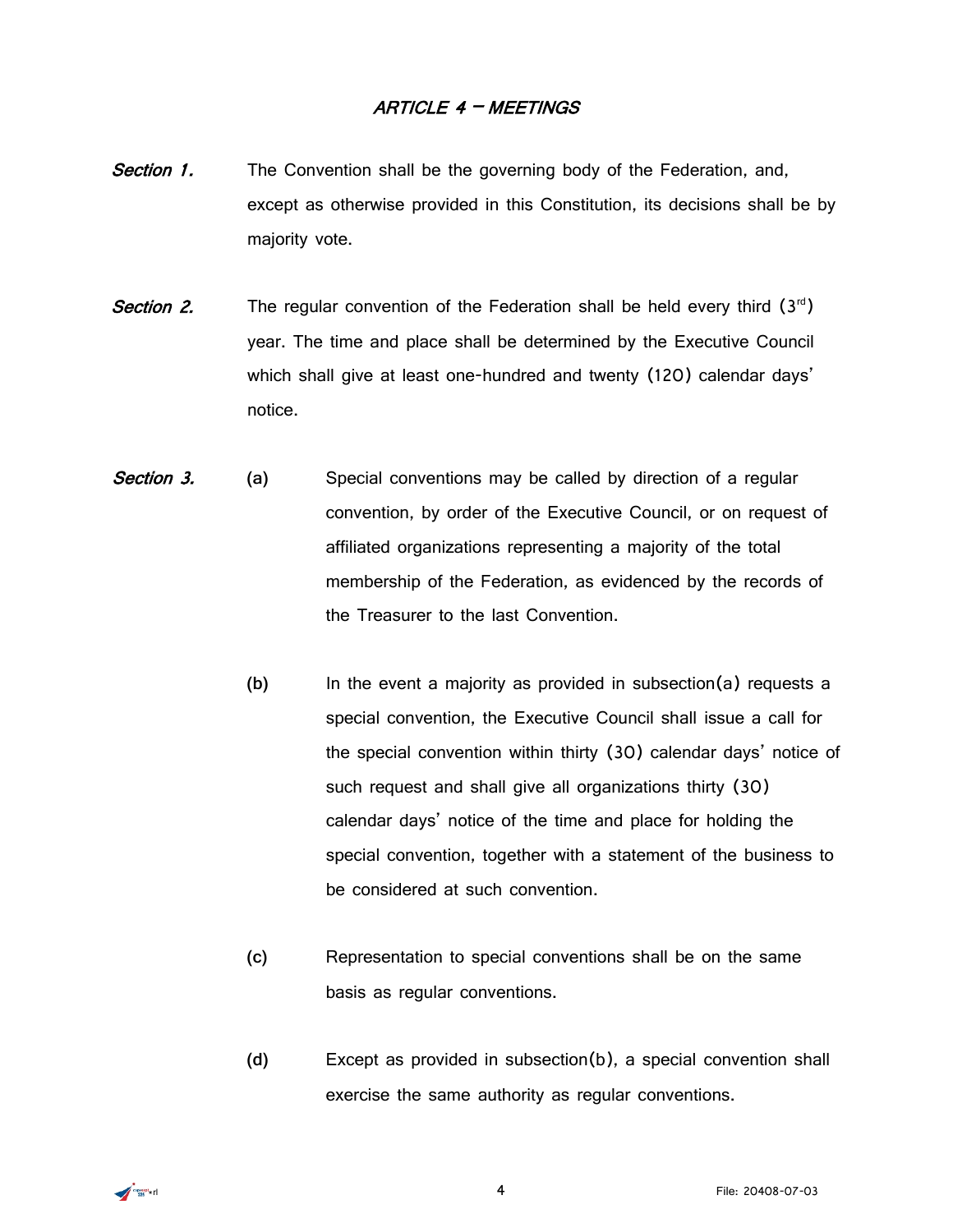#### **Section 4.** Representation at conventions shall be:

From affiliated local unions, branches and lodges, two (2) delegates from fifty (50) or fewer members and one (1) additional delegate for each additional one-hundred (100) members or major fraction thereof. Labour councils shall be entitled to a maximum of two (2) delegates. Delegates to a convention of the Federation from labour councils shall be members of local unions, branches or lodges affiliated to the Federation.

- **Section 5.** Not less than one hundred and twenty (120) calendar days prior to the opening of each regular convention and thirty (30) calendar days prior to each special convention, the Secretary will issue credentials to each affiliate. Credentials will be accepted for convention or a special convention up to the time that proceedings are called to order. A delegate must be a member of the local union, branch or lodge he or she represents at the Convention. Two (2) or more local unions, branches or lodges may combine to send a delegate, but such delegate shall be entitled to only one (1) vote on any question.
- Section 6. The registration fee will be determined by the Executive Council of the Federation, and must be forwarded to the Secretary along with a copy of the delegate credential.
- **Section 7.** Any organization suspended or expelled by the CLC or the Federation shall not, while under such penalty, be allowed representation in the Convention. Any organization which, on the opening date of the Convention is in arrears to the Federation shall not be seated as a delegate nor allowed representation or recognition in this Federation.

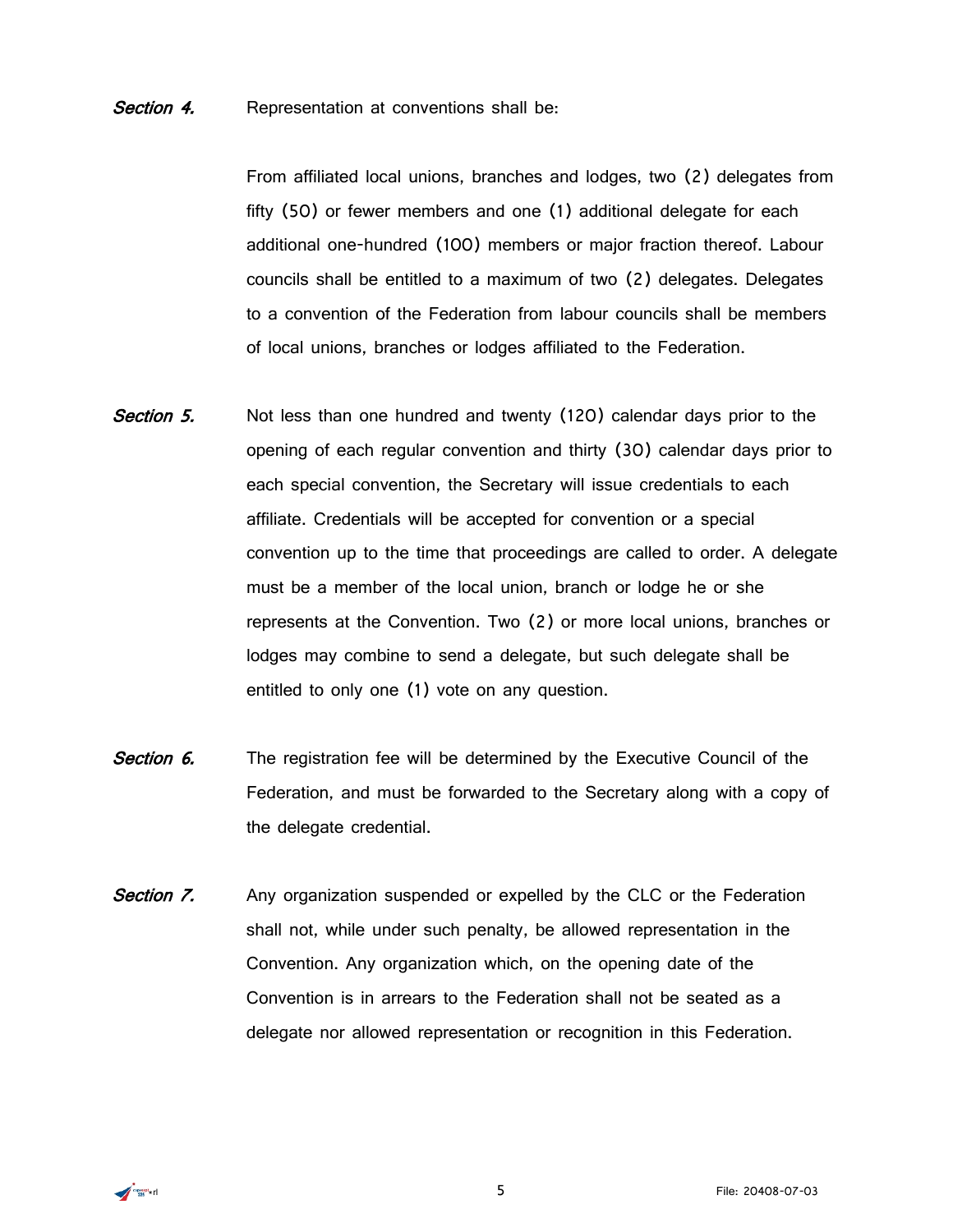- **Section 8.** Any organization which has not applied for a certificate of affiliation prior to a convention shall not be allowed representation in this Federation.
- **Section 9.** Prior to the opening date of the Convention, the President, after consultation with the Executive Council, shall select from the credentials received in sufficient time, a Chair and members of a Committee on Credentials and a Committee on Resolutions. Such Committees shall consist of no fewer than three (3) members each. The Chair and members of these Committees shall be notified of their appointment and their acceptance secured. These two (2) Committees shall meet prior to the opening day of the Convention if deemed necessary, in which case the members shall be remunerated for their out-of-pocket expenses and paid such honorarium for extra work involved as shall be recommended by the Finance Committee and approved by the Convention.
- **Section 10.** The Secretary shall prepare a preliminary list of delegates from duplicate credentials received in sufficient time prior to the opening day of the Convention, and such delegates shall have power to transact the business of the Convention until the report of the Committee on Credentials has been received and adopted.
- **Section 11.** Executive Council shall be deemed to be accredited delegates to the Convention with all rights and privileges. All candidates for office must be duly accredited delegates and present at the Convention unless absent on official business of the Federation or having been excused attendance at the Convention for other unavoidable cause, in which case written consent to nomination must be in the hands of the Secretary prior to the election.

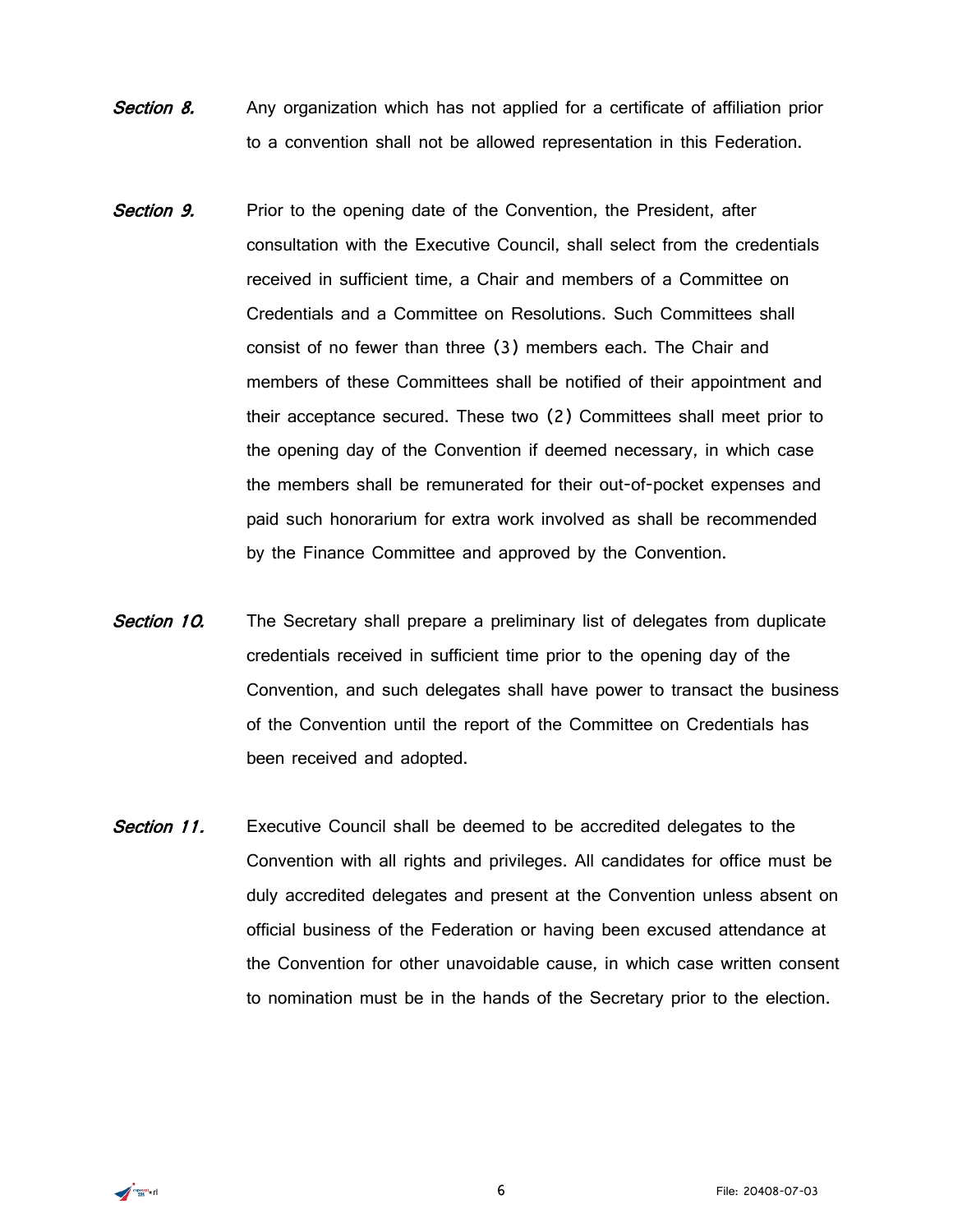- **Section 12.** Officers of the CLC and invited fraternal delegates attending Conventions of the Federation shall be entitled to all rights of the delegates other than voting or standing for office.
- **Section 13.** One-fourth (1/4) of the registered delegates at any Convention shall constitute a quorum for the transaction of business.
- **Section 14.** (a) Except as provided in subsection(c) of this Section, all resolutions, petitions and appeals other than those provided in Section 11 hereof, to be considered by any Convention of the Federation must be received by the Secretary twenty (20) calendar days immediately preceding the opening of the Convention.
	- **(b)** Any resolution to be accepted must be submitted by the Executive Council or by an organization affiliated to the Federation and signed by the presiding Officer and Secretary. A resolution shall not deal with more than one (1) subject, shall refer to the action which is proposed, and shall contain not more than one-hundred and fifty (150) words.
	- **(c)** Resolutions, petitions and appeals received or submitted contrary to the above shall be referred to the Executive Council and the Council may refer such proposals or proposal to the Convention with the understanding that consideration is dependent upon two-thirds (2/3) majority consent of the Convention.

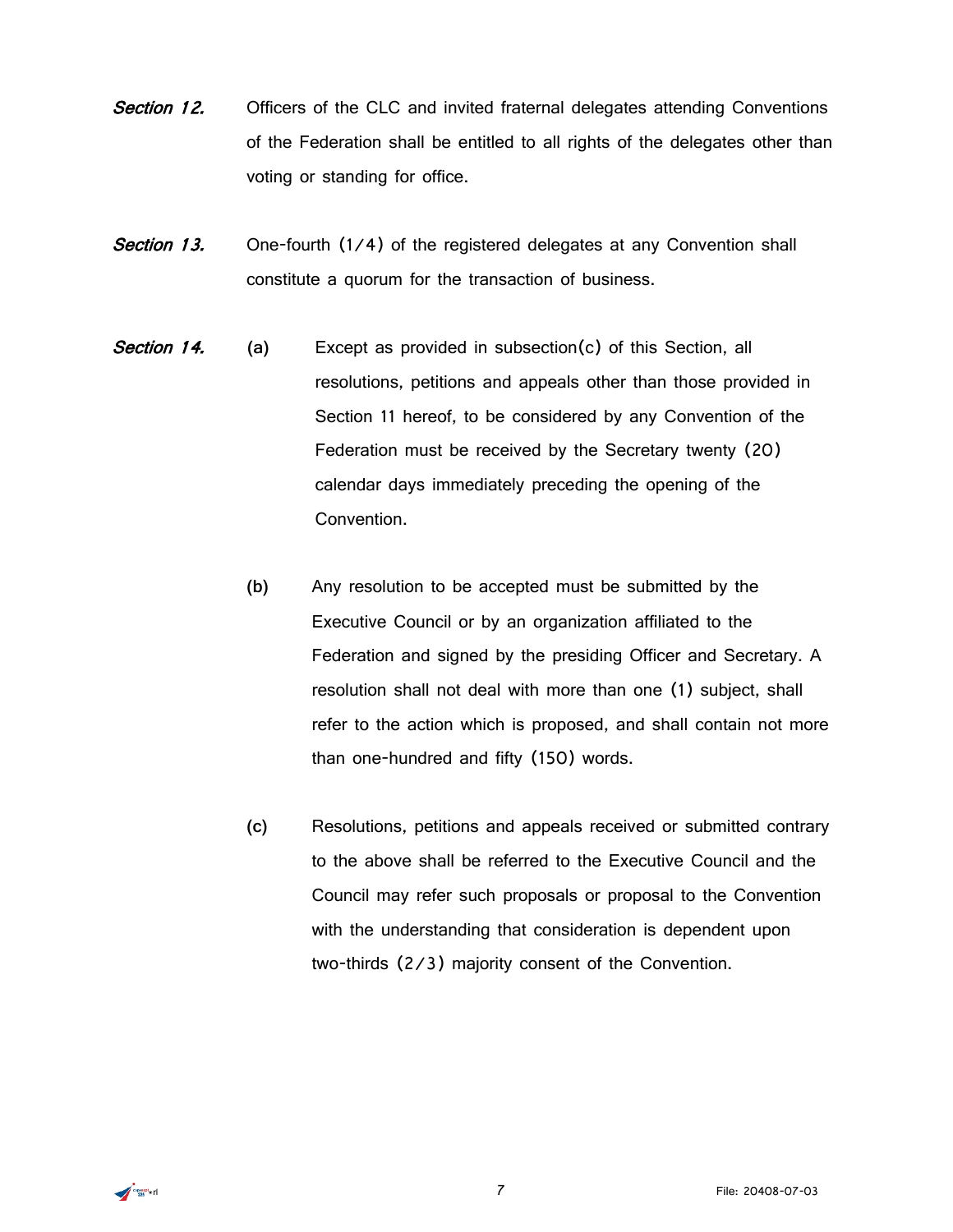- **(d)** Resolutions, petitions or appeals received for consideration by the Convention shall be classified as to nature, contents and subject matter, and referred to an appropriate Convention Committee, which shall report thereon to the Convention.
- **Section 15.** Additional Convention Committees deemed necessary to deal with special matters which may arise shall be appointed by the President, after consultation with the Executive Council, before adjournment of the first  $(1<sup>st</sup>)$  session of the Convention.
- **Section 16.** The *Committee on Credentials* shall pass on the validity of the credentials which have been received by the Federation and register those approved by the Committee. It shall report to the Convention on the first  $(1<sup>st</sup>)$  day thereof and subsequent days if necessary. Appeals from any decision of the Committee shall be placed before the Convention following adoption of the Committee's report.
- **Section 17.** The *Resolutions Committee* shall consider all resolutions properly submitted by affiliated organizations except such as may be referred to other Committees by the Executive Council. This Committee shall have power to combine two (2) or more resolutions dealing with the same subject, to propose substitute resolutions, and to recommend that a resolution be deleted from the records. This Committee shall submit its report and recommendations to the Convention.
- **Section 18.** The Finance Committee shall consider the financial standing of the Federation and make recommendations to the Executive Council upon any extra expenditures and fundraising ventures not otherwise provided for. They shall also recommend the per capita tax to be paid by affiliated organizations to the Federation in the forthcoming year.

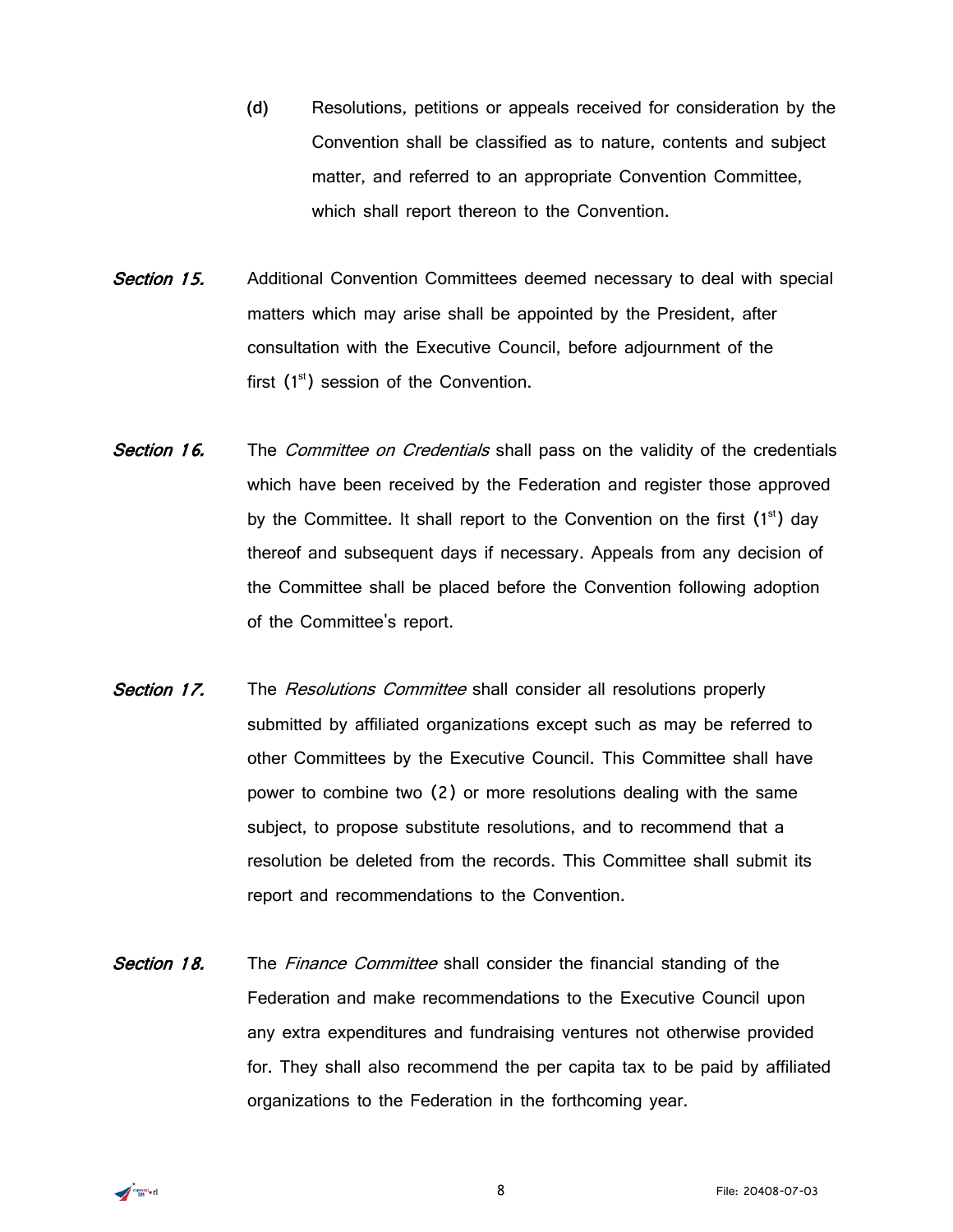#### **Section 19.** The Rules and Order of Business governing Conventions shall be:

- **(1)** The President, or in the absence or at the request of the President, a Vice-President, shall take the Chair at the time specified, at all regular and special conventions. In the absence of both the President and the President's designated representative, a Chair shall be chosen by the Executive Council.
- **(2)** No question of a sectarian character shall be discussed.
- **(3)** A delegate wishing to speak shall proceed to one (1) of the microphones provided for that purpose. When recognized by the Chair, the delegate shall give a suitable identification, including the organization represented and shall confine all remarks to the question at issue.
- **(4)** Speeches shall be limited to five (5) minutes except in moving a resolution, when the delegate shall be allowed ten (10) minutes.
- **(5)** A delegate shall not speak more than once upon a subject until all who wish to speak have had the opportunity to do so.
- **(6)** A delegate shall not interrupt another except it be to call to a Point of Order, Point of Information or Point of Privilege.
- **(7)** A delegate who has been called to order shall, at the request of the Chair, be seated until the question of order has been decided.

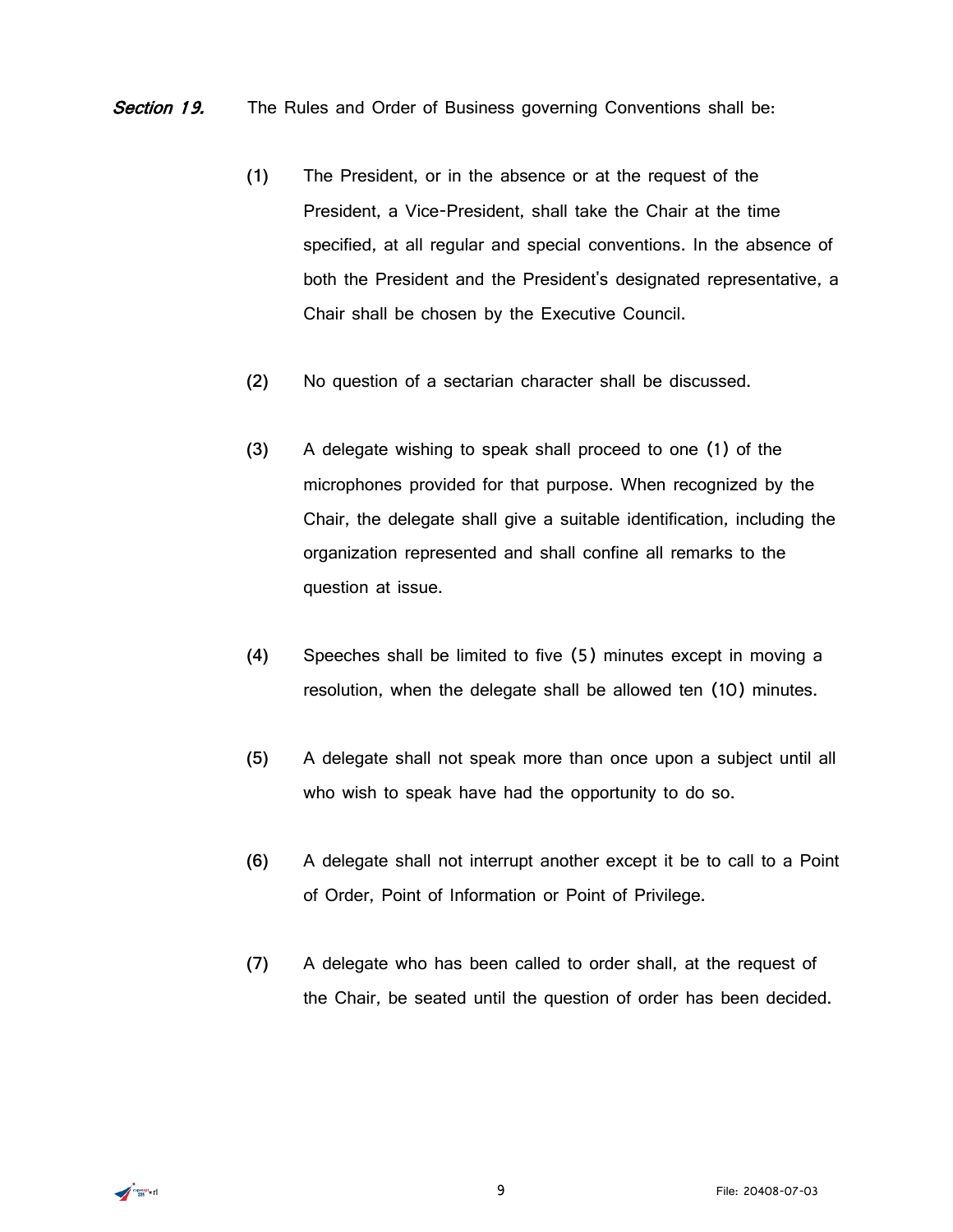- **(8)** Any delegate persisting in unparliamentary conduct, shall be named by the Chair, and the conduct shall be submitted to the judgement of the Convention. In such case, the delegate whose conduct is in question should explain and then withdraw, and the Convention will determine what course to pursue in the matter.
- **(9)** When a question is put, the Chair, after announcing the question, shall ask: "Are you ready for the question?" If no delegate wishes to speak, the question shall be put.
- **(10)** Questions may be decided by a show of hands, or a standing vote, on the basis of one (1) vote per delegate. No proxy voting shall be permitted. A roll call vote may be determined by one third (1/3) of the delegates present. In a roll call vote each delegate shall be entitled to one (1) vote.
- **(11)** Two (2) delegates may appeal the decision of the Chair. The question is not debatable. Either delegate challenging the Chair may briefly state the reason for the challenge. The Chair may make an explanation of the ruling. The question shall then be put, thus, "Shall the decision of the Chair be sustained?"
- **(12)** The Chair shall have the same rights as other delegates to vote on any question. In the case of a tie vote, the Chair shall cast the deciding vote.

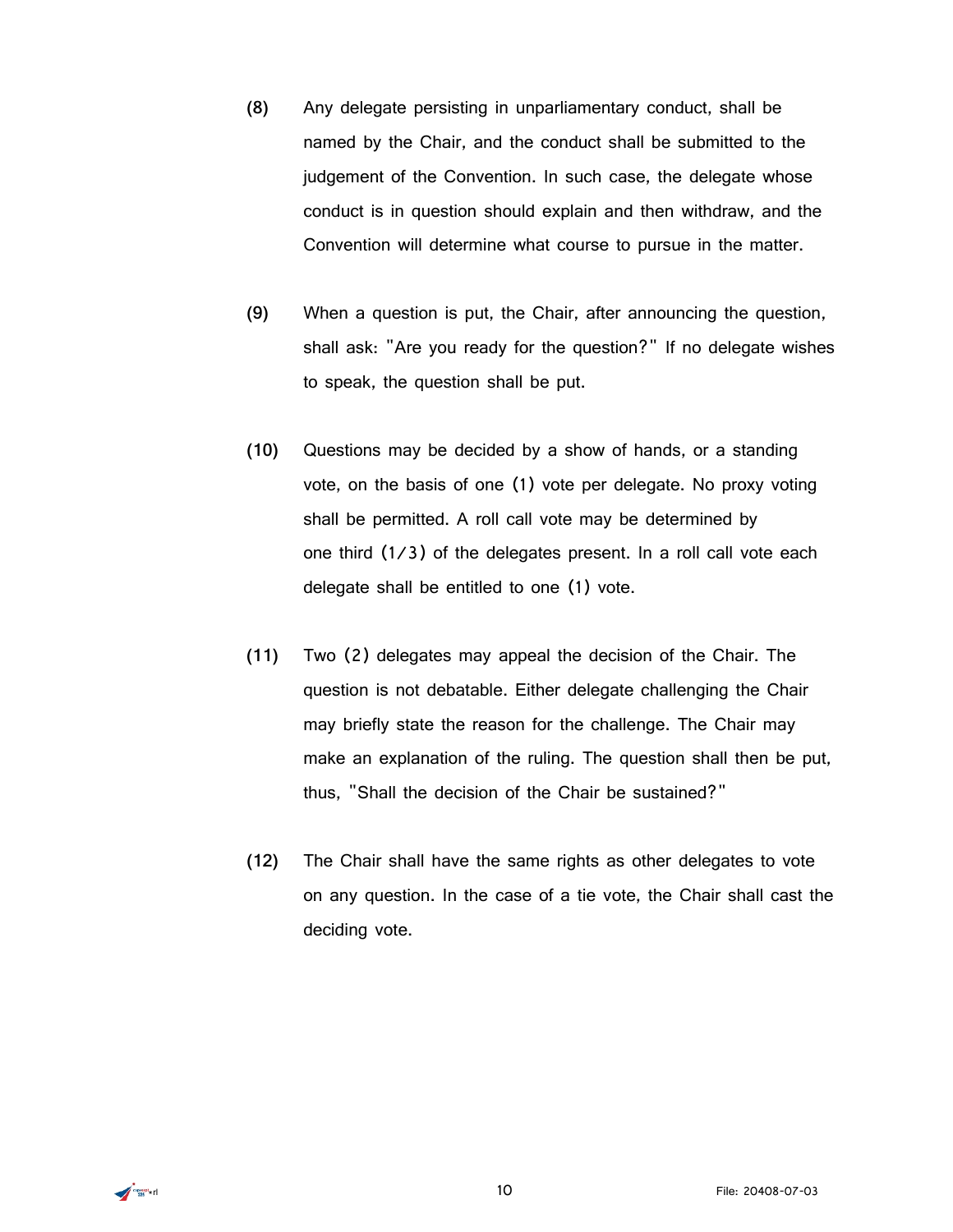- **(13)** When the previous question is moved, no discussion or amendment of either Motion is permitted. If the majority vote that "the question now be put," the original Motion has to be put without debate. If the Motion to put the question is defeated, discussion will continue on the original Motion.
- **(14)** Committees may combine resolutions or prepare a composite to cover the intent of the question at issue. Reports of Committees are not subject to amendment except such as is acceptable to the Committee, but a Motion to refer to the Committee for reconsideration shall be in order. Any delegate may require that a Motion which was presented to the Committee in a correct manner from his or her Local shall be read to the Convention.
- **(15)** A delegate shall not move a Motion to refer, or move the previous question after he or she has spoken on the question at issue.
- **(16)** A Motion to refer is not debatable and when properly seconded the question shall be immediately put to the Convention.
- **(17)** If the report of a Committee is adopted it becomes the decision of the Convention. If defeated it may be referred to the Committee for reconsideration.
- **(18)** When a question is pending before the Convention, no Motion shall be in order except a Motion to refer, a Motion to put the question, or a Motion to postpone for a definite time. If any of the foregoing Motion is negated, it cannot be renewed until after an intermediate proceeding.

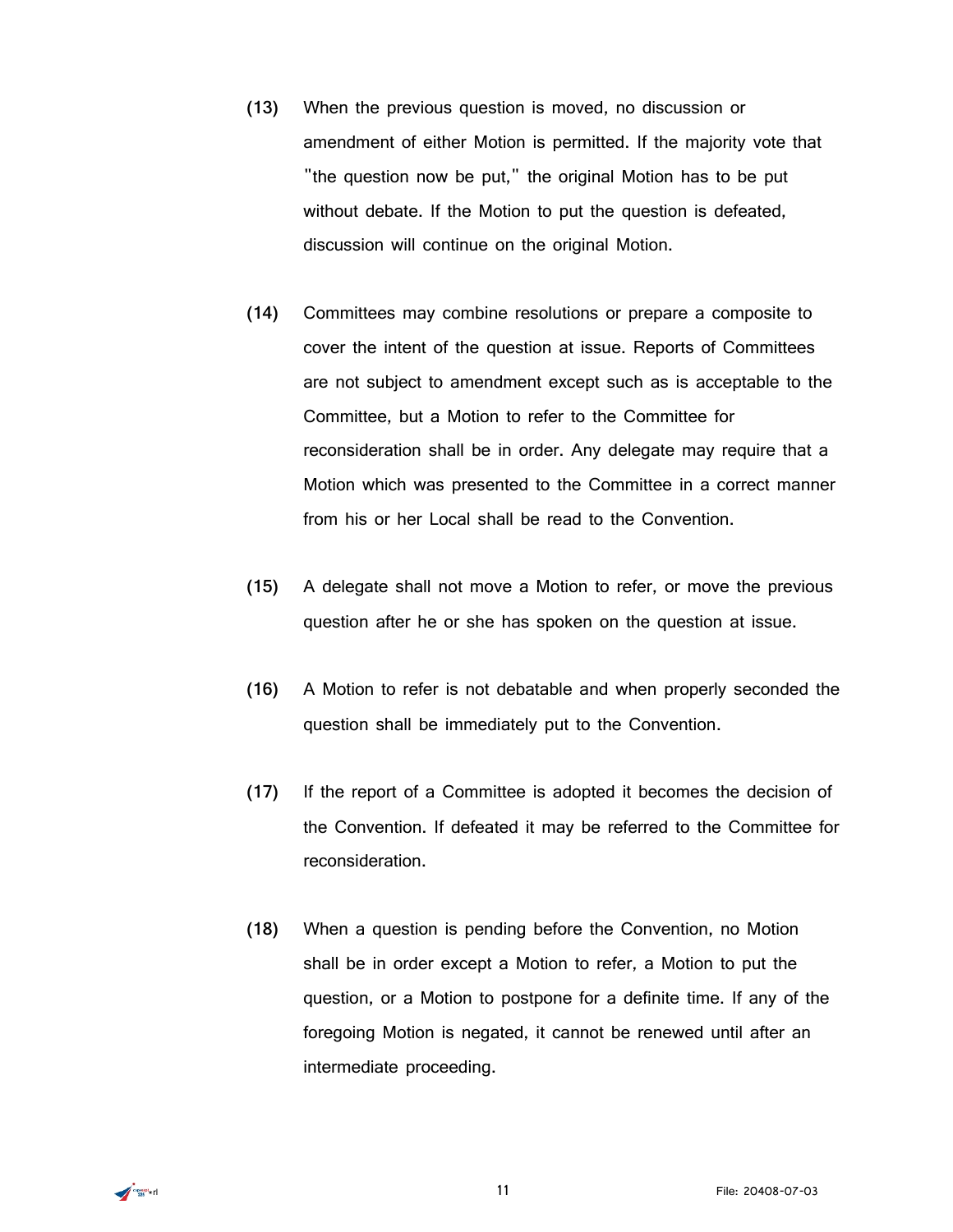- **(19)** A Motion may be reconsidered provided the mover of the Motion to reconsider voted with the majority, and Notice of Motion is given for consideration at the next sitting. A Motion to reconsider shall require a two-thirds (2/3) majority to pass.
- **(20)** The Executive Council is empowered to establish the hours of Convention.
- **(21)** In all matters not regulated by these Rules of Order, Bourinot's Rules of Order shall govern.
- <span id="page-13-0"></span>**Section 20.** Unless otherwise specified, any decision taken by the Convention shall take effect immediately upon adjournment of the Convention.

#### ARTICLE 5 – OFFICERS

- **Section 1.** The Officers of this Federation shall consist of a President. Executive Vice-President, two (2) Territorial Vice-Presidents, a Secretary, a Treasurer, a Youth Vice-President and six (6) Regional Vice-Presidents, who shall be elected on a geographical basis as follows:
	- **(a)** Dehcho/South Slave Fort Liard Fort Providence
		- Fort Simpson Jean Marie River Kakisa Nahanni Butte Trout Lake (Saamba K'e) **Wrigley** Enterprise

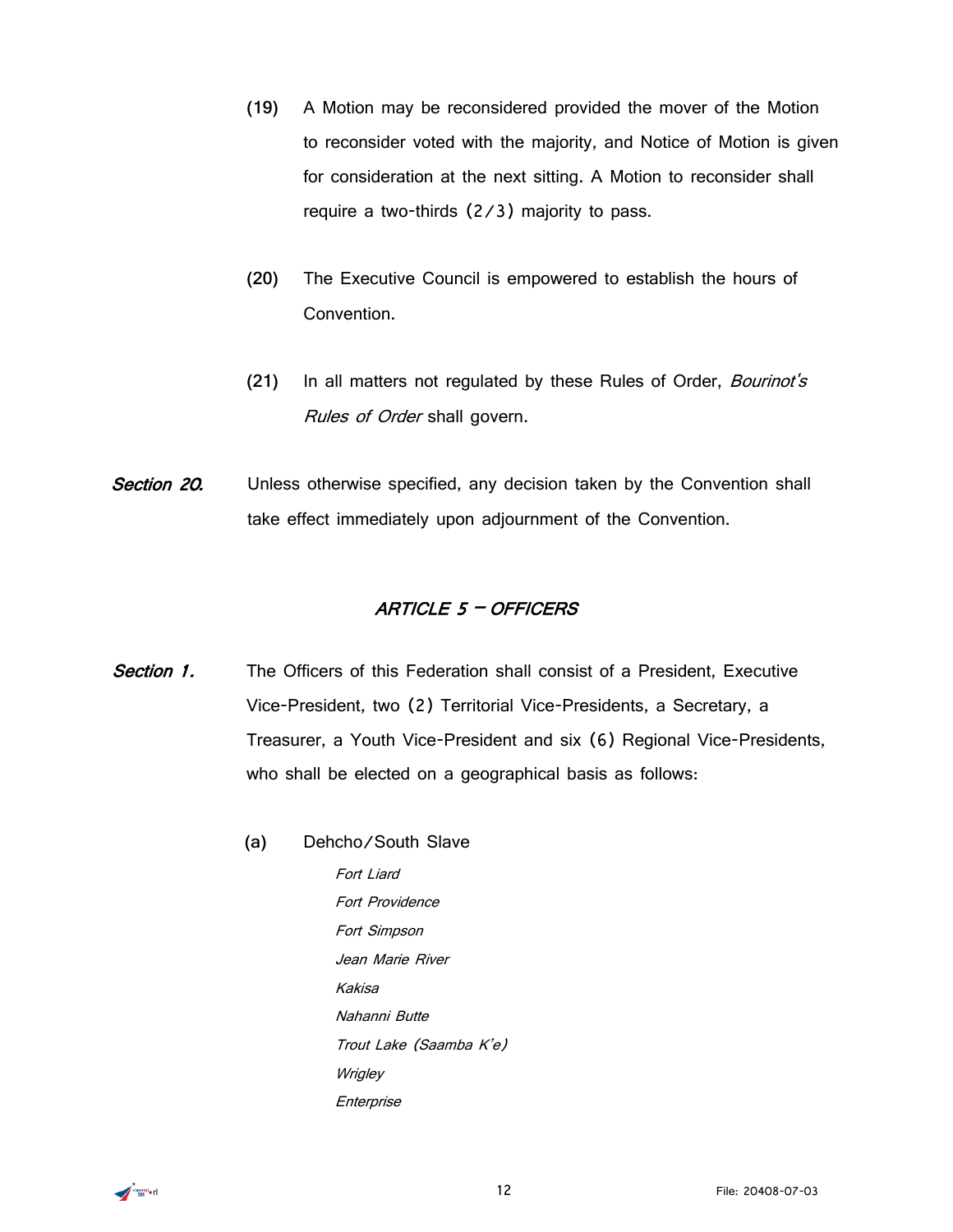Fort Resolution Fort Smith Hay River Hay River Reserve Lutselk'e

#### **(b)** Tł įchǫ/ Sombe K'e

Behchok**ǫ** (Rae/Edzo) Diavik Mine Ekati Mine Gahcho Kuè Mine Gamèti (Rae Lakes) Snap Lake Mine Whati (Lac La Martre) Wekweèti (Snare Lakes) Dettah N'dilo Yellowknife (Sombe K'e)

#### **(c)** Sahtu/Inuvik

Colville Lake Deline (Fort Norman) K'asho Got'ine (Fort Good Hope) Norman Wells Tulita Aklavik Fort McPherson (Teel'it zheh) Inuvik Paulatuk Sachs Harbour (Ikahuak) Tsiigehtchic (Arctic Red River) Tuktoyaktuk Ulukhaktok (Holman)

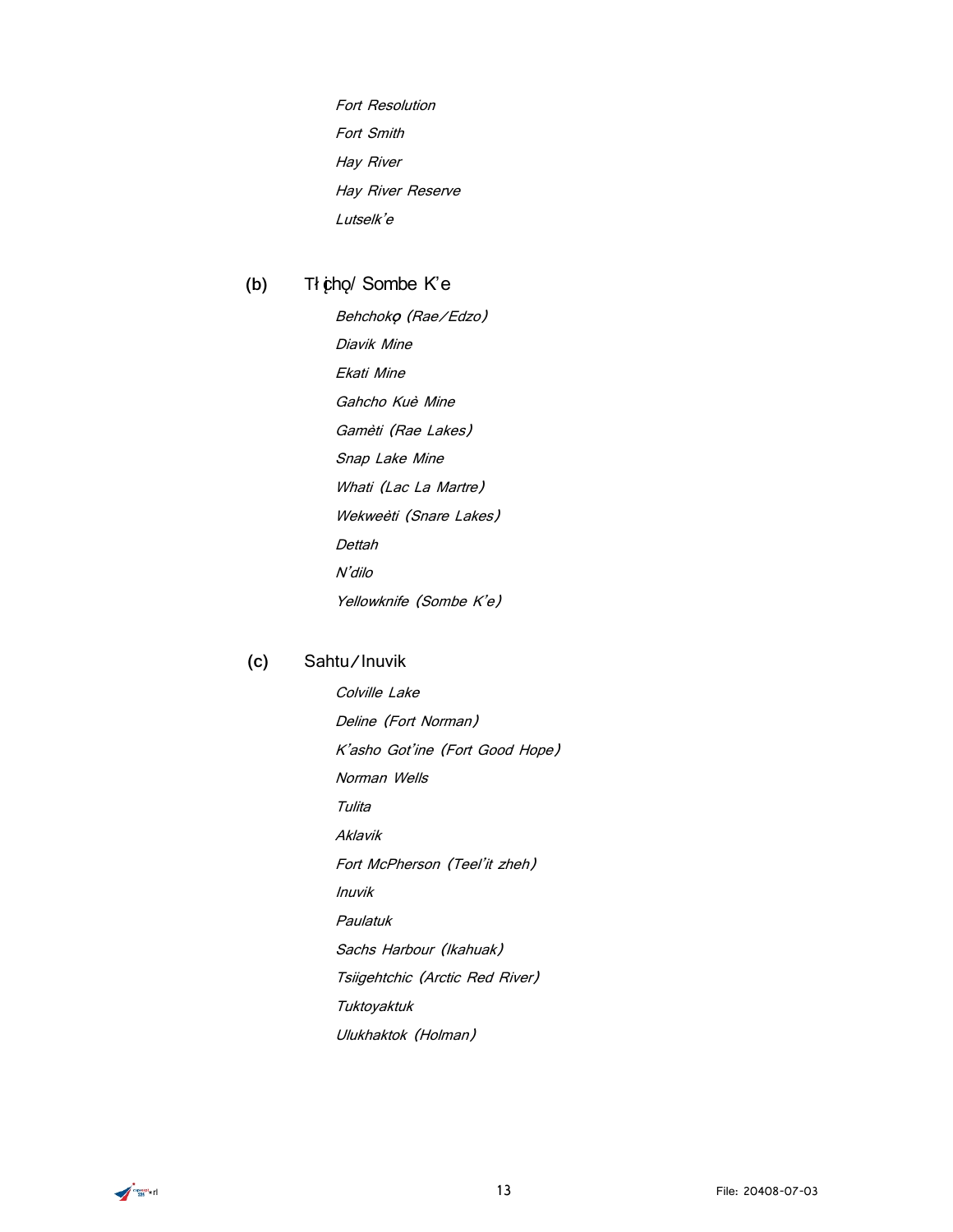#### **(d)** Kitikmeot

Bathurst Inlet Cambridge Bay (Iqaluktuuttiaq) Gjoa Haven Kugaaruk (Pelly Bay) Kugluktuk (Coppermine) Tahera Mine Taloyoak (Spence Bay) Umingmaktuuq (Bay Chimo)

#### **(e)** Kivalliq

Arviat Baker Lake (Qamani'tuaq) Chesterfield Inlet (Igluligaarjuk) Coral Harbour (Salliit) Rankin Inlet (Kangiqiniq) Repluse Bay (Naujaat) Whale Cove (Tikiraqjuaq)

#### **(f)** Qikiqtani

Alert Arctic Bay (Ikpiarjuk) Cape Dorset (Kinngait) Clyde River (Kanngiqtugaapik) Eureka Grise Fiord (Aujuittuq) Hall Beach (Sanirajak) Iglookik Iqaluit (Frobisher Bay) Kimmirut (Lake Harbour) Nanisivik **Pangnirtung** Pond Inlet (Mittimatalik) Qikiqtarjuaq (Broughton Is.) Resolute Bay (Qausuittuq) Sanikiluaq

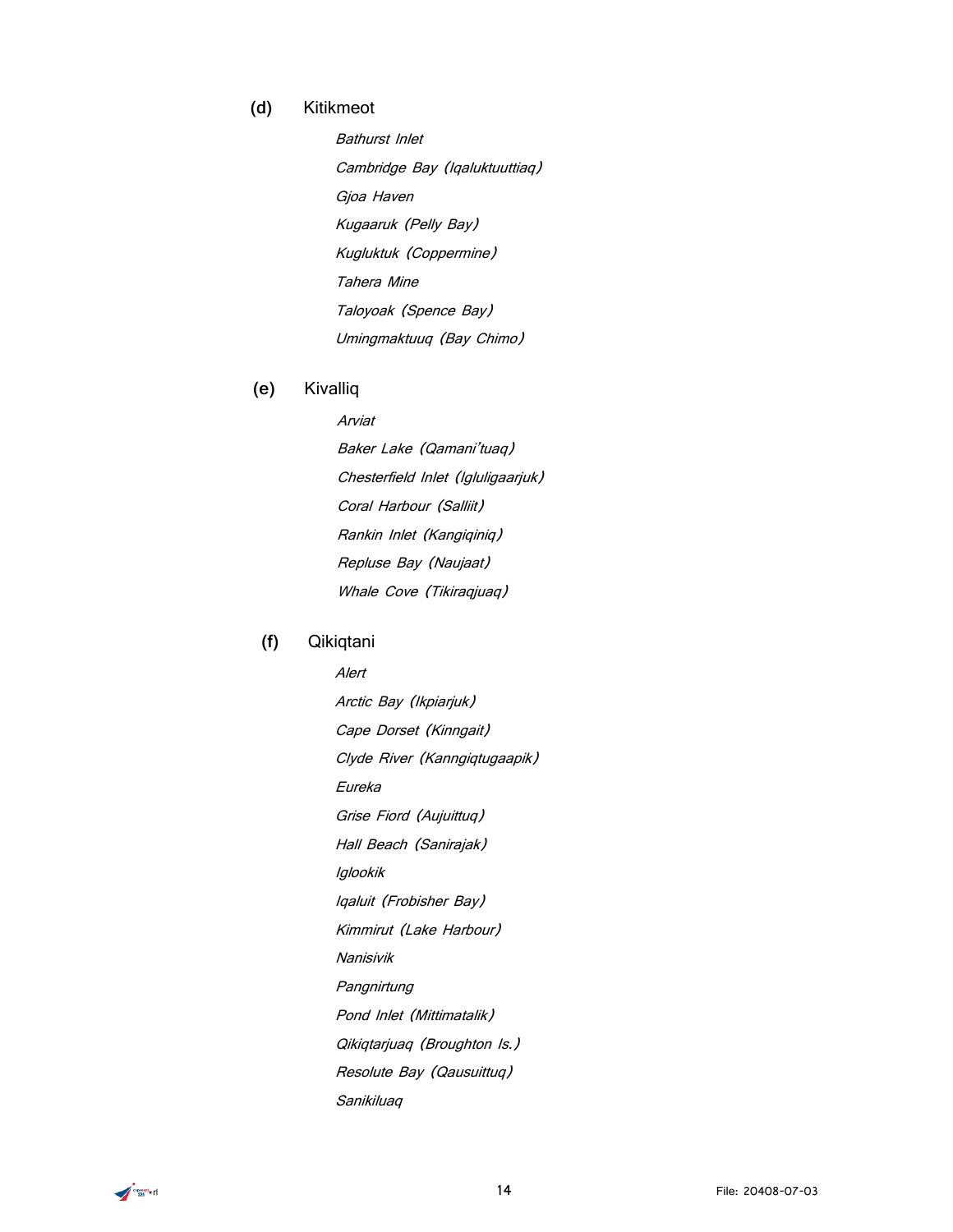The President, Executive Vice-President, Secretary, Treasurer, the Territorial Vice-Presidents and the Youth Vice-President shall be the Executive Committee of the Federation.

- **Section 2.** (a) The Executive Committee shall be elected by majority vote in order of President, Executive Vice-President, Treasurer and Secretary.
	- **(b)** The Territorial Vice-Presidents shall be nominated and elected by secret ballot through Territorial Caucus and then ratified by the Convention.
	- **(c)** The Youth Vice-President will be elected during a caucus of young workers at convention. Candidates for the Youth Vice-President must not be over 30 years old at the time of their election.

"Young Worker": a worker shall be considered a young worker if they are 30 years of age or younger.

- Section 3. **(a)** Each candidate for office must be a member in good standing of an organization affiliated with this Federation.
	- **(b)** Employees of the Federation who wish to seek an Officer's position must apply for and accept a leave of absence from their position in the scope of the collective agreement.
	- **(c)** Any Officer of the Federation who seeks to gain employment that is subject to collective bargaining with the Northern Territories Federation of Labour must resign from their position as Officer first  $(1<sup>st</sup>)$ .

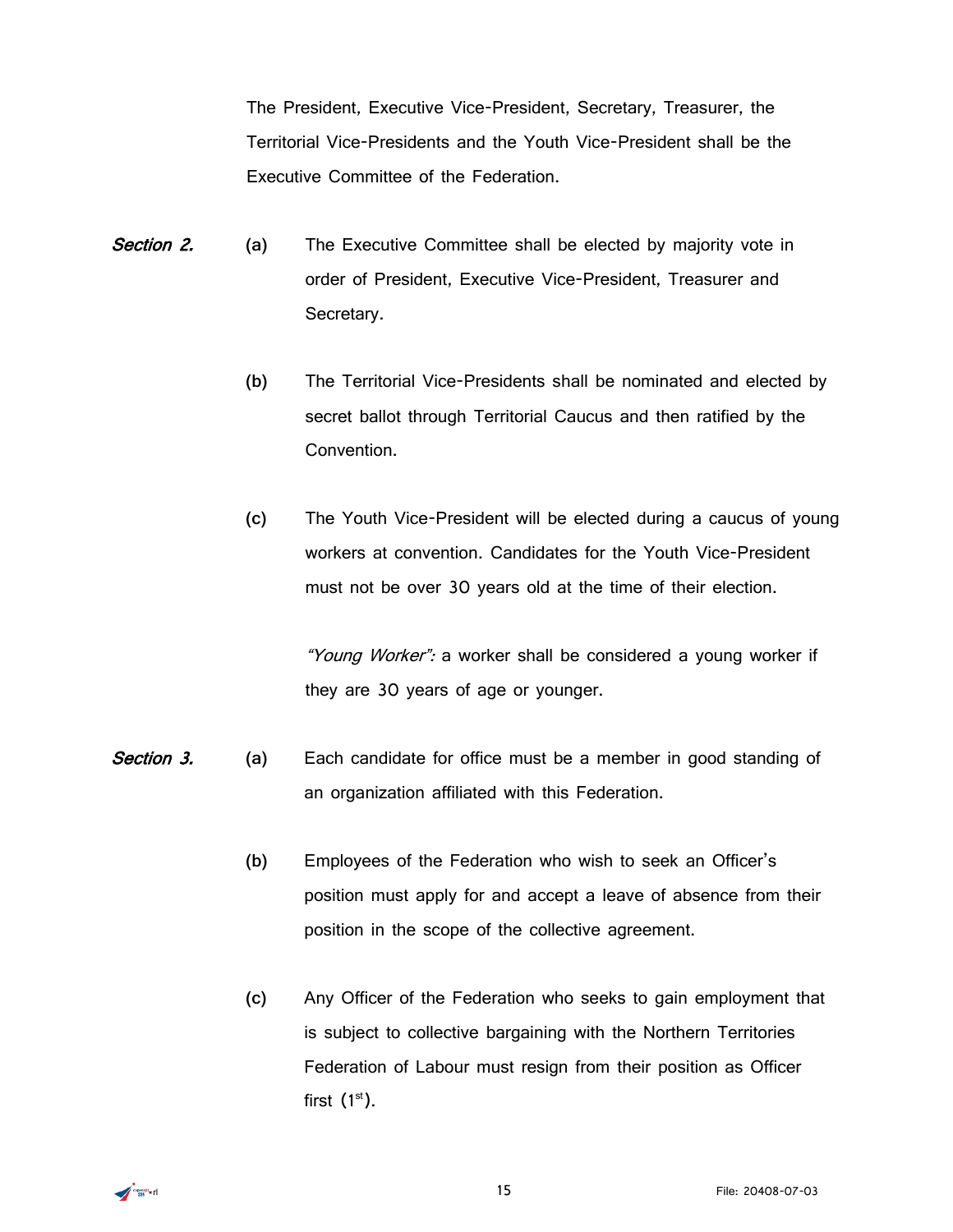- **Section 4.** (a) The Executive Committee shall be elected by majority vote. Such election shall take place on the last day of the Convention, unless otherwise determined by the Convention.
	- **(b)** The Regional Vice-Presidents shall be nominated and elected by secret ballot through Regional Caucus.
- Section 5. Election of Officers shall be by secret ballot. A majority of votes cast shall be required before any candidate can be declared elected, and second  $(2<sup>nd</sup>)$  and subsequent ballots shall be taken if necessary to obtain such a majority. On the second  $(2^{nd})$  and subsequent ballots the candidate receiving the lowest number of votes in the previous ballot shall be dropped. In case of a final tie vote, the presiding Officer may cast the deciding vote.
- Section 6. The election of each office shall be completed before nominations may be accepted for any subsequent office.
- Section 7. Nominees allowing their names to go forward for the offices of President, Executive Vice-President, Secretary, Treasurer and Vice-Presidents shall, upon acceptance of the nomination, come forward to the Convention platform and clearly and audibly speak the following lines to the assembled delegates:

"In accepting nomination I swear that I will faithfully support the Constitution, principles and policies of the Federation and the Canadian Labour Congress."

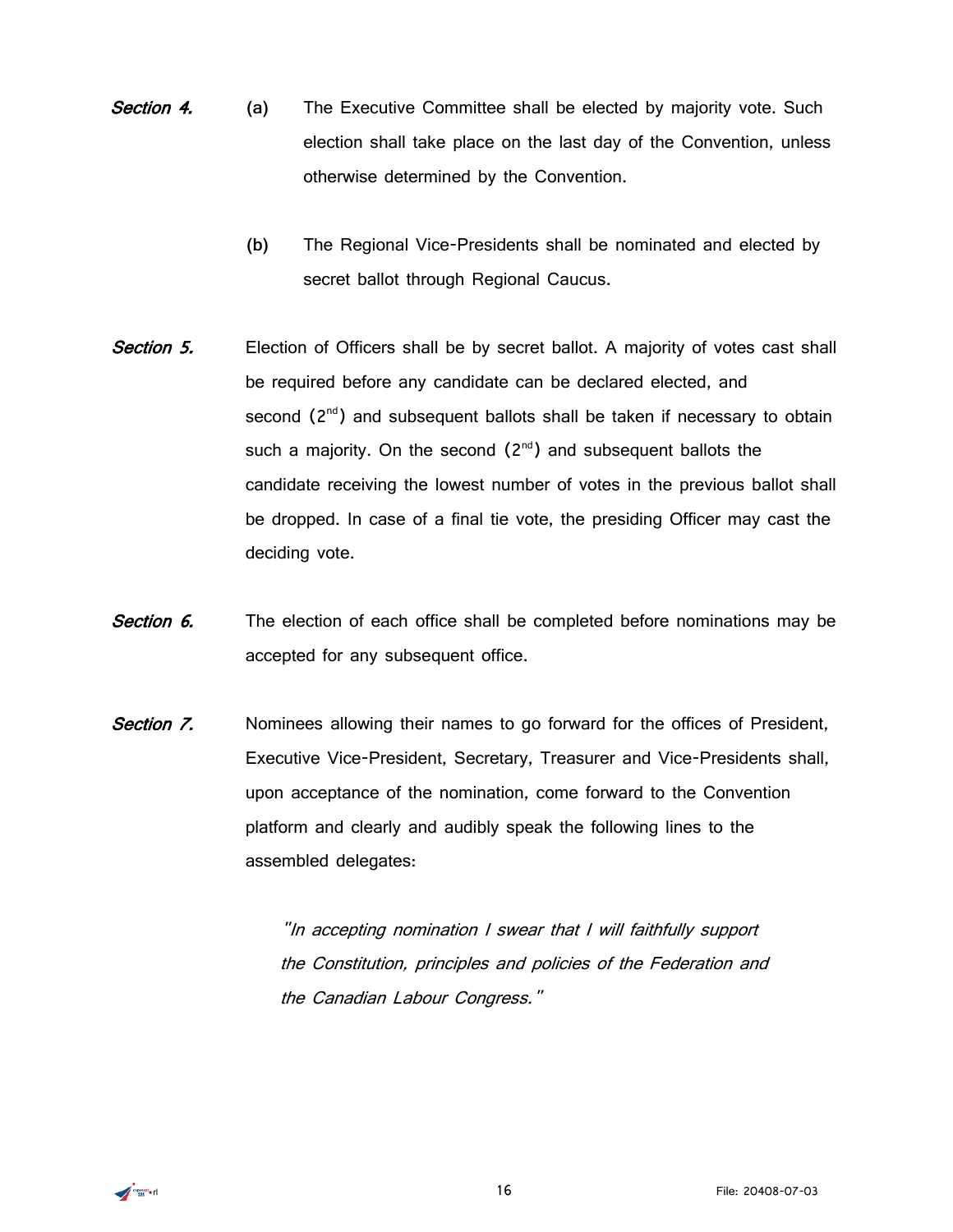**Section 8.** All Officers before assuming office in this Federation shall take the following oath:

> " I compared and the sincerely pledge my word and honour to perform my duties as an Officer of the Northern Territories Federation of Labour. I will attend, when able to do so, all meetings of the Executive Committee or Council of which I shall be a member, and at the end of my term of office, I shall turn over to the Northern Territories Federation of Labour or to my successor, all properties or funds in my possession that belong to the Federation."

- **Section 9.** The term of the Officers of the Federation shall commence within thirty (30) days following the adjournment of the Convention, and shall continue until a successor is elected by a Convention of the Federation.
- Section 10. In the event of a vacancy in the office of Treasurer, the Regional Vice-President (Tłįchǫ/Sombe K'e) shall perform the duties of the vacant office until the first regular Executive Council meeting. The Executive Council shall elect a member to fill said vacancy for the balance of the unexpired term.
- **Section 11.** In the event of a vacancy in any office other than that of President or Treasurer, the Executive Council shall at the first meeting following the vacancy, name a member to fill said vacancy for the balance of the unexpired term.

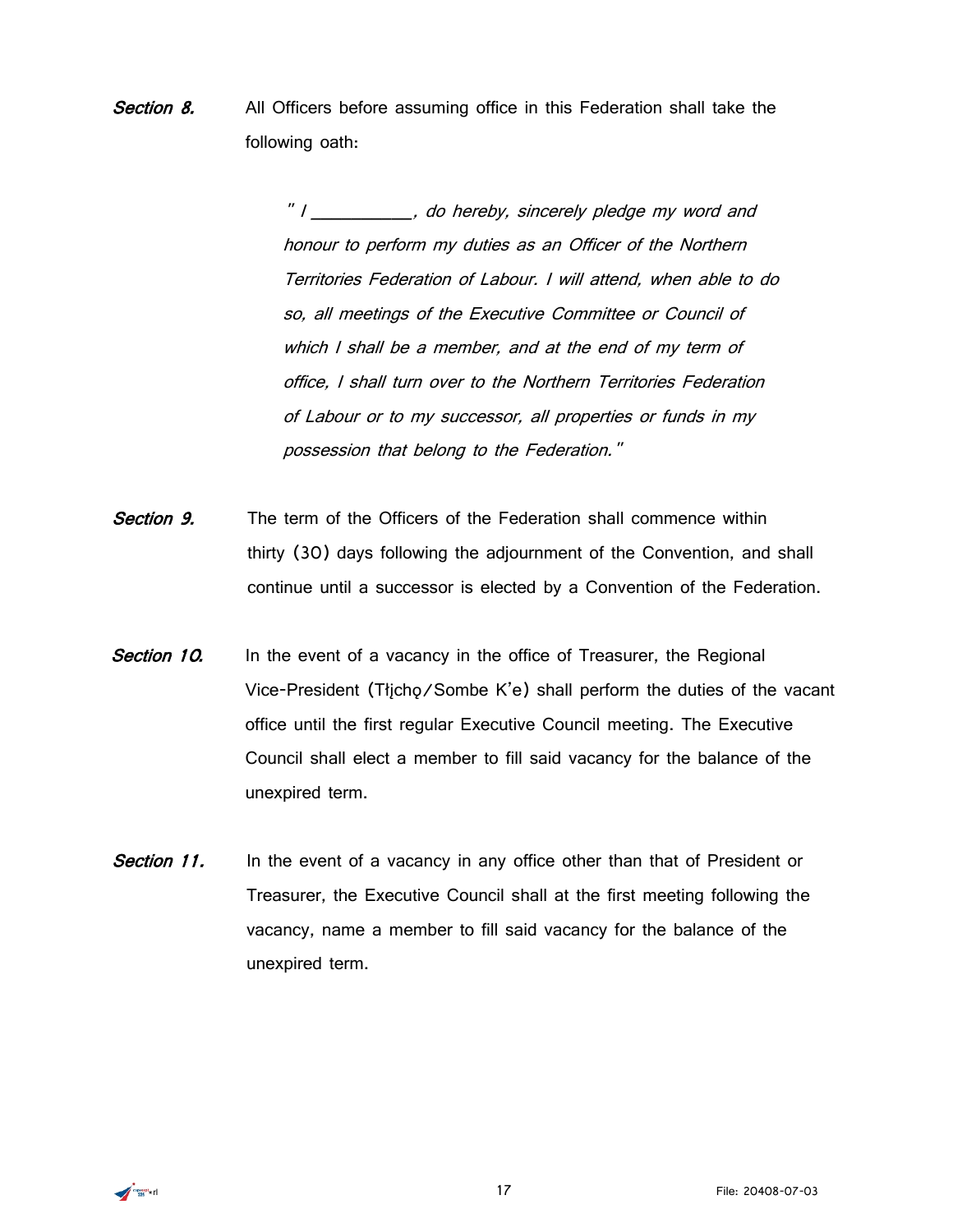**Section 12.** The Executive Officers shall hold title to any real estate of the Federation as Trustees for the Federation. They shall have no right to sell, convey or encumber any real estate without first  $(1<sup>st</sup>)$  submitting the proposition to a Convention and such proposition is approved.

#### ARTICLE 6 – DUTIES OF THE PRESIDENT

- <span id="page-19-0"></span>**Section 1.** The President shall function as the Chief Executive Officer of the Federation. The President shall exercise supervision over the affairs of the Federation, sign all official documents and preside at regular and special conventions, and at meetings of the Executive Council.
- **Section 2.** Subject to appeal to the CLC, the President shall have authority to interpret this Constitution and such interpretation shall be conclusive and in full force and effect unless reversed or changed by the Executive Council or a Convention, or the CLC.
- **Section 3.** The President shall submit a report to the Convention on behalf of himself or herself, and of the Executive Council on the administration of his or her office and on the affairs of the Federation, together with recommendations regarding matters of importance to the workers of the Territories.
- **Section 4.** The President shall ensure that the activities of the Northwest Territories and Nunavut Legislative Assemblies be monitored with respect to measures dealt with by that body which affect the interests of labour and shall promote the passage of measures requested or endorsed by the Federation.

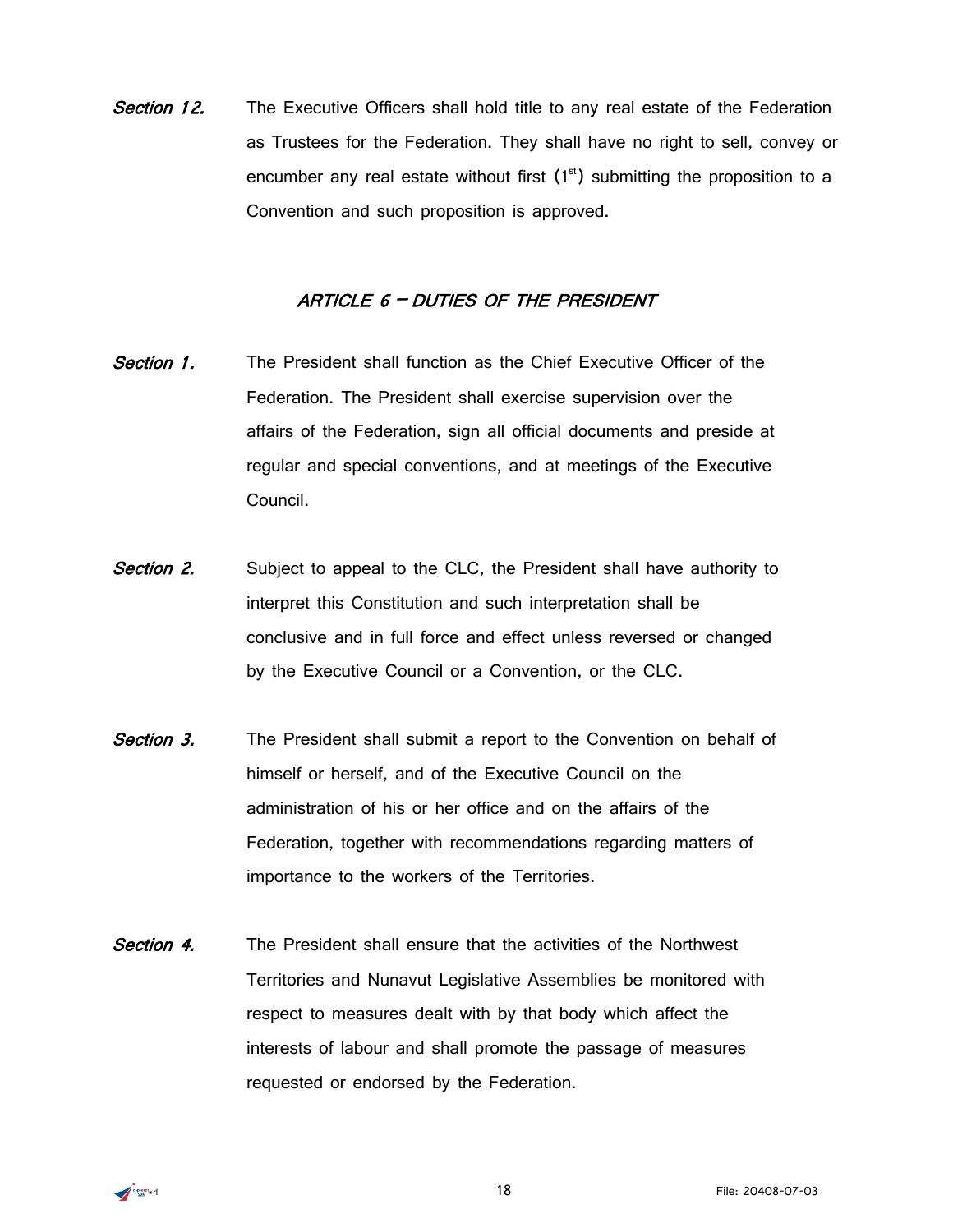- **Section 5.** The President shall be bonded in such amount as may be determined by the Executive Council.
- **Section 6:** At the request of the newly elected President, the outgoing President may be paid up to thirty (30) business days to train the new President and/or help carry out transitional business.
- **Section 7:** An NTFL President who is unsuccessful in their re-offering, and by virtue of their collective agreement is required to give three (3) months' notice of returning to the workplace, shall provide the training within that three (3) month period.
- **Section 8:** Upon the resignation of the President before the end of their three (3) year term, the outgoing President may be paid up to thirty (30) business days to train their duly authorized successor to carry out the duties of President.

#### <span id="page-20-0"></span>ARTICLE 7 – DUTIES OF THE EXECUTIVE VICE-PRESIDENT

- **Section 1:** Their duties, in addition to those incumbent as members of the Executive Council, shall be to assist the President and/or Treasurer if called to do so.
- <span id="page-20-1"></span>**Section 2:** In the event of the absence, termination, or resignation of the NTFL President, the Executive Vice-President will perform the duties of the NTFL President until the next Convention.

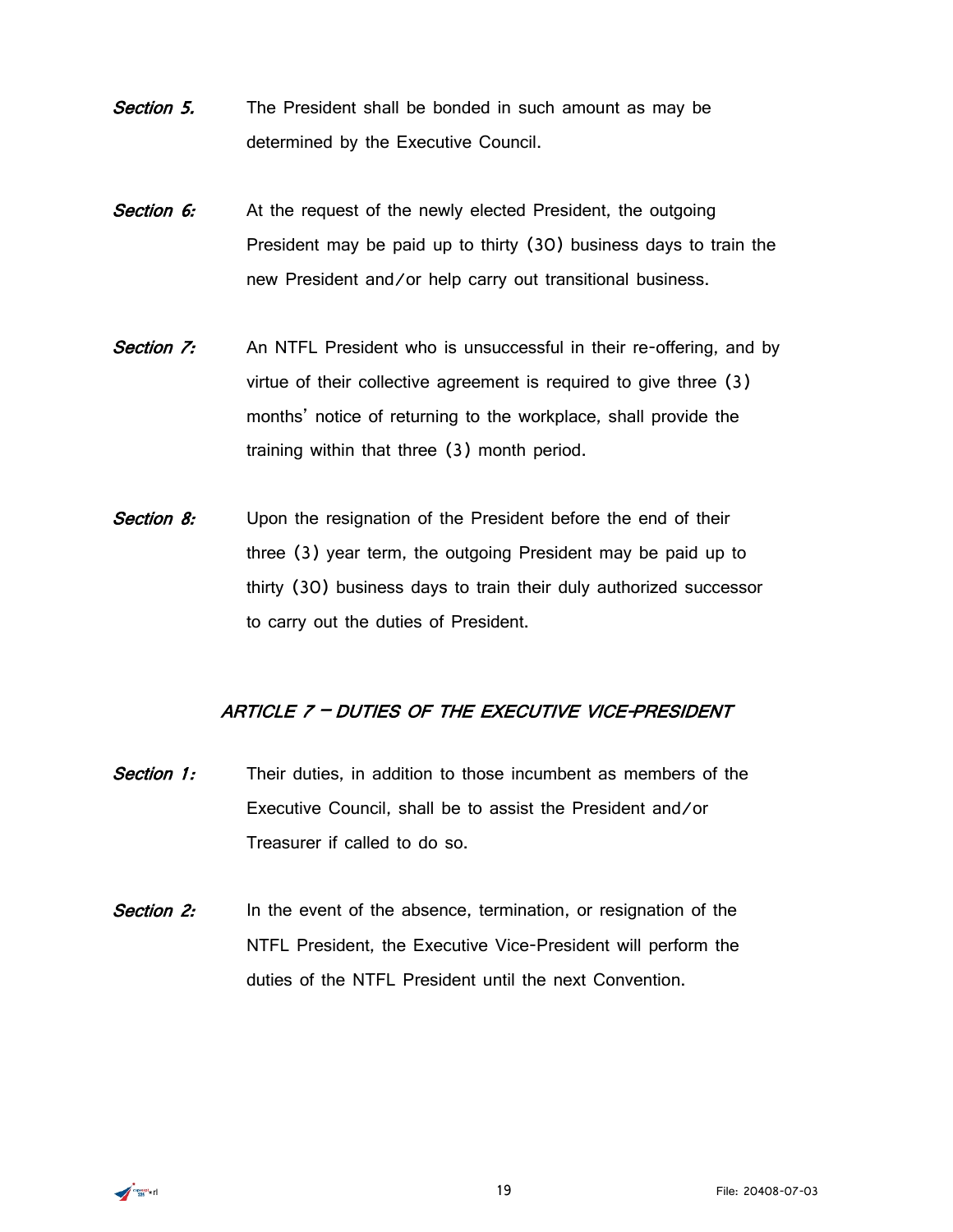#### ARTICLE 8 – DUTIES OF THE TERRITORIAL VICE-PRESIDENTS

<span id="page-21-0"></span>**Section 1.** Their duties, in addition to those incumbent as members of the Executive Council, shall be to assist the President and/or Treasurer if called to do so.

#### ARTICLE 9 – DUTIES OF THE YOUTH VICE-PRESIDENT

- **Section 1.** The Youth Vice-President shall:
	- a) Work with the President, Executive Vice-President, Territorial Vice-Presidents and Regional Vice-Presidents to distribute information to affiliates, subject to the approval of the Executive Council;
	- b) Work on Committees as required;
	- c) Recruit young workers to become active in their local union;
	- d) Inform and create dialogue with young workers;
	- e) Submit a report of each Executive meeting outlining the current issues impacting young workers, steps to solve these issues and a general update to previous and future plans;
	- f) Attend all meetings of the Executive, when possible;
	- g) Have access to the contact information for all affiliates.

#### ARTICLE 10 – DUTIES OF THE TREASURER

- <span id="page-21-1"></span>**Section 1.** The Treasurer shall be the Chief Financial Officer of the Federation.
- **Section 2.** The Treasurer shall prepare a financial statement of the Federation for each meeting of the Executive Council. A copy of this statement shall be forwarded to the CLC.

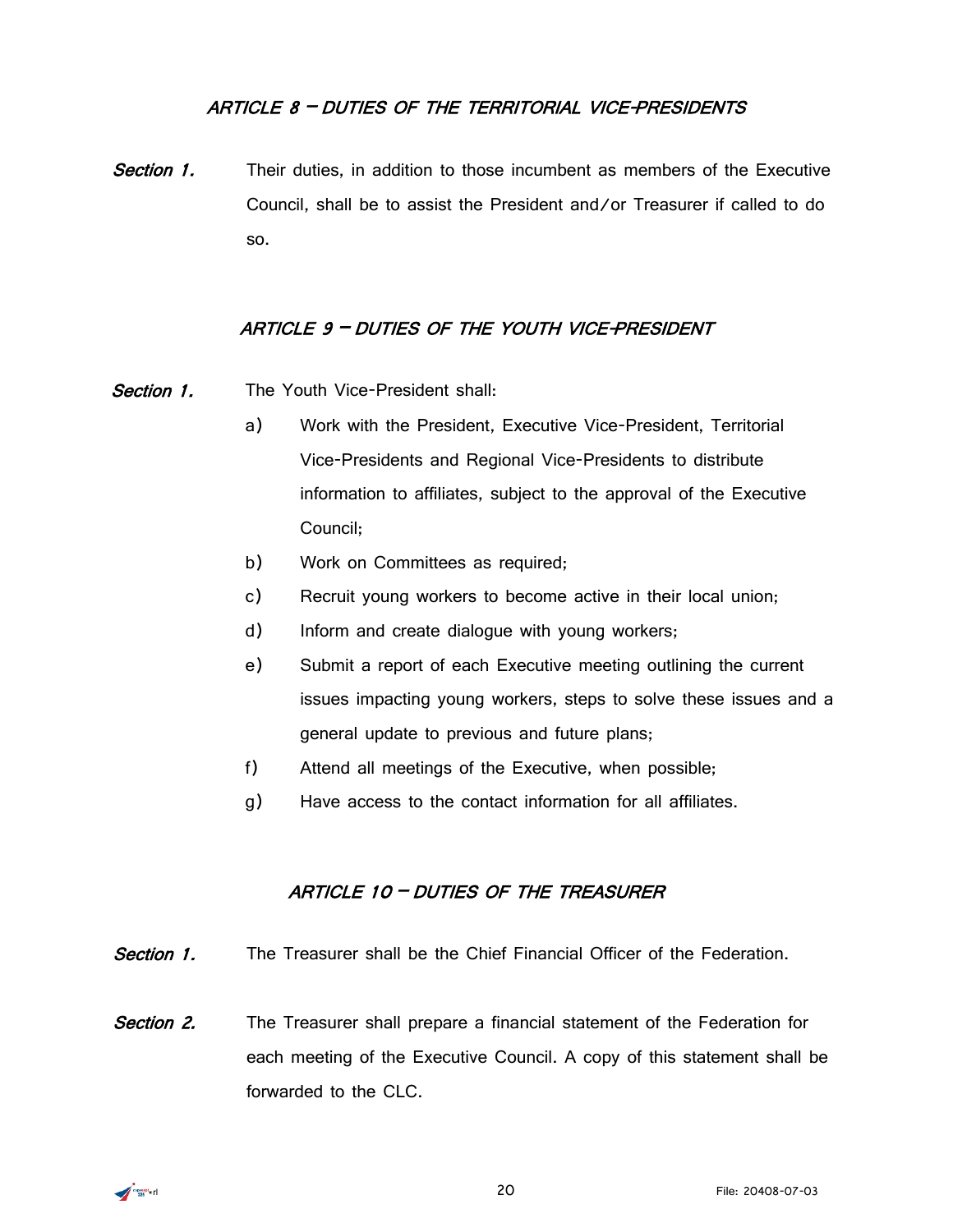- Section 3. The Treasurer shall have the books of the Federation audited at least once each year by a registered firm of certified accountants selected by the President and approved by the Executive Council. Such audits shall be furnished to the Executive Council and to the Convention, and a copy shall be forwarded to the CLC.
- Section 4. The Treasurer shall, subject to the approval of the Executive Council, invest the surplus funds of the Federation in securities, or deposit them in a unionized financial institution where possible.
- **Section 5.** The Treasurer shall be bonded in such amount as may be determined by the Executive Council.
- Section 6. The Treasurer shall, with the approval of the Executive Council, employ, direct and fix compensation for all administrative help necessary for the proper functioning of the Federation.
- **Section 7.** The fiscal year of the Federation shall terminate on December 31<sup>st</sup> in each year.
- **Section 8.** The Treasurer shall prepare a supplementary report showing the standing of each affiliated organization as to payment of per capita tax to the Federation to the date when the books are balanced prior to the Convention. This supplementary report shall be distributed to the delegates at the Convention.
- **Section 9.** The Treasurer shall submit a report and financial statement to the Triennial Convention of the Federation.

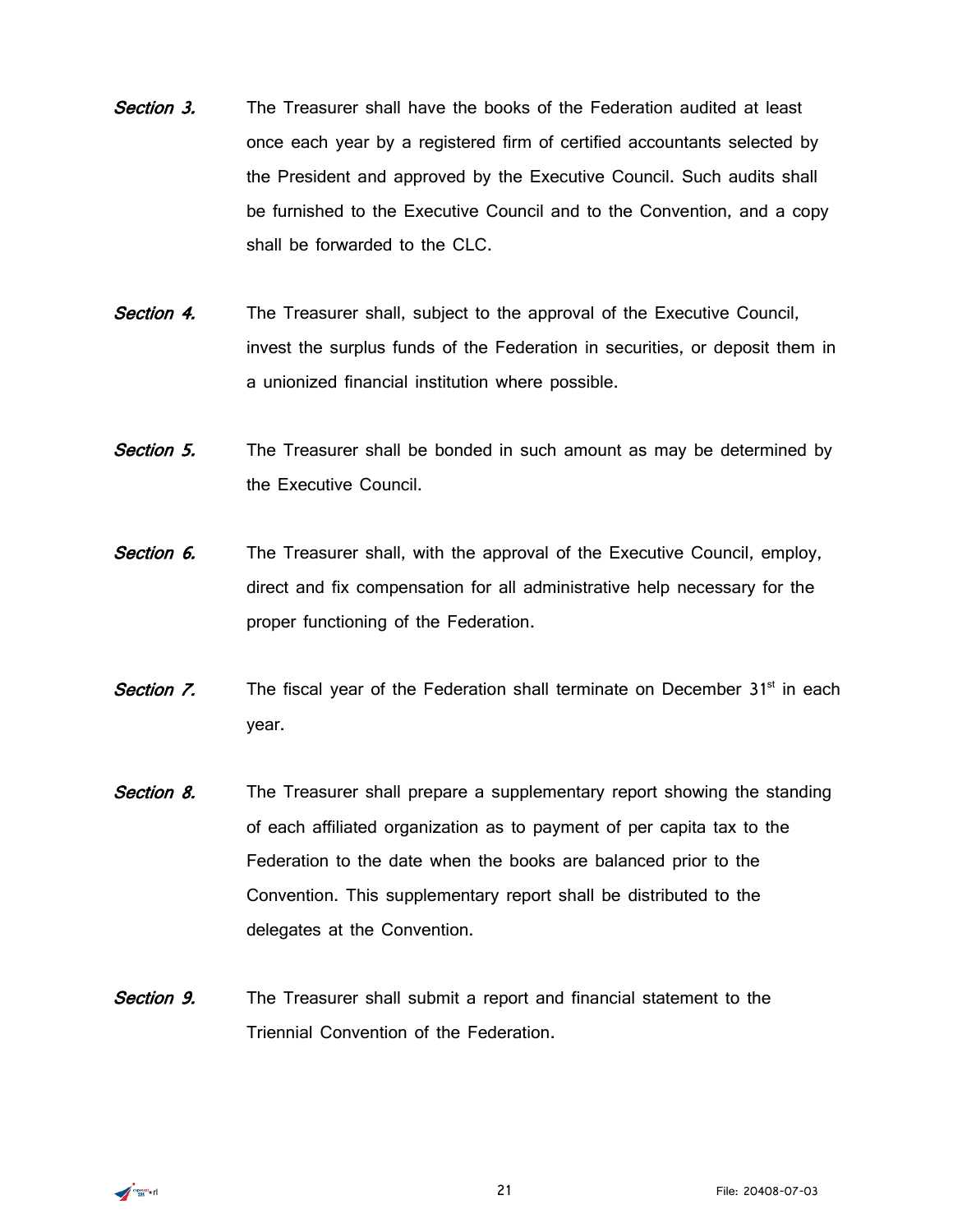Section 10. All cheques drawn against funds of the Federation shall be signed by two (2) of the following Executive Council members: Treasurer, President, Executive Vice-President, Vice-President (Northwest Territories), or Regional Vice-President,  $T\frac{1}{2}$ cho/ Sombe K'e. If the Secretary resides in Yellowknife, he or she will be added as a signing authority as well. All cheques in favour of the Federation should be payable to the Federation and in no case should such cheques be made payable to the Treasurer or any other Officer.

#### ARTICLE 11 - DUTIES OF THE SECRETARY

- <span id="page-23-0"></span>**Section 1.** The Secretary shall be in charge of books, documents, files and effects of the Federation which shall at all times be subject to the inspection of any member of the Executive Council.
- **Section 2.** The Secretary is empowered to require affiliated organizations to provide statistical data in their possession relating to the membership of their organization.
- <span id="page-23-1"></span>**Section 3.** The Secretary shall issue the call for conventions, and shall cause the proceedings of all conventions and all sessions of the Executive Council to be recorded. Copies of all proceedings shall be forwarded to the CLC.

#### ARTICLE 12 – DUTIES OF A REGIONAL VICE-PRESIDENT

**Section 1.** (a) Regional Vice-Presidents shall attend all meetings of the Executive Council.

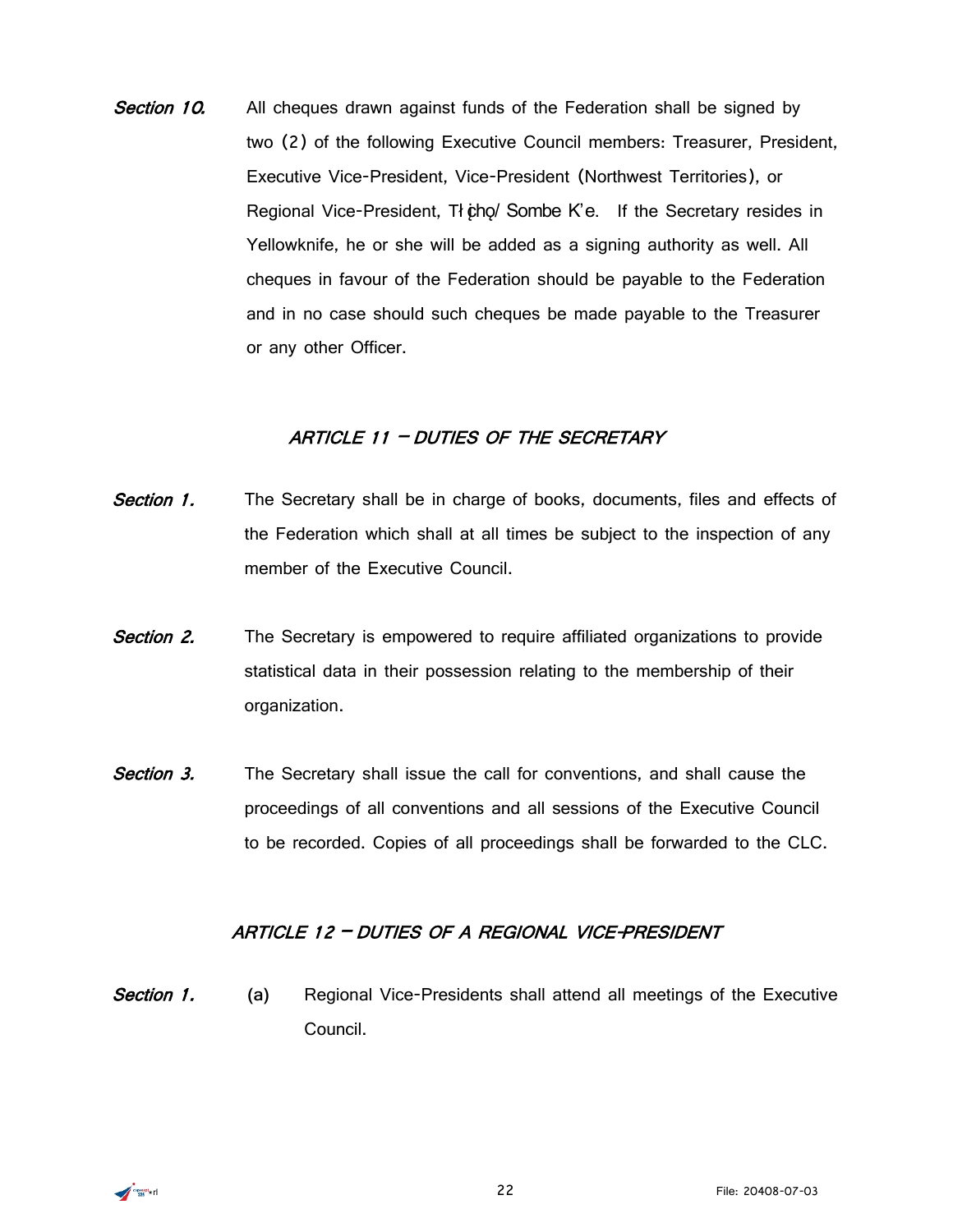- **(b)** Regional Vice-Presidents shall file a report of their activities and recommendations at each Executive Council meeting.
- **(c)** Regional Vice-Presidents shall be responsible to the Executive Council for the affairs of the Federation in their region.
- **(d)** Regional Vice-Presidents should endeavour to attend all affiliated union local's meetings in their region when requested to do so by said locals.
- **(e)** Regional Vice-Presidents shall report to affiliated union locals in their region on the activities of the Federation.
- **(f)** Regional Vice-Presidents shall perform such duties as may be assigned by the President of the Executive Council.

#### ARTICLE 13 – EXECUTIVE COMMITTEE

- <span id="page-24-0"></span>**Section 1.** The Executive Committee shall consist of the President, Executive Vice-President, Treasurer, Secretary, the Territorial Vice-Presidents and the Youth Vice-President.
- **Section 2.** The Executive Committee shall meet at least four (4) times each year and shall be responsible to the Executive Council. A conference call may be deemed a meeting.
- **Section 3.** It shall be the duty of the Executive Committee to initiate legislative action in the interests of working people.

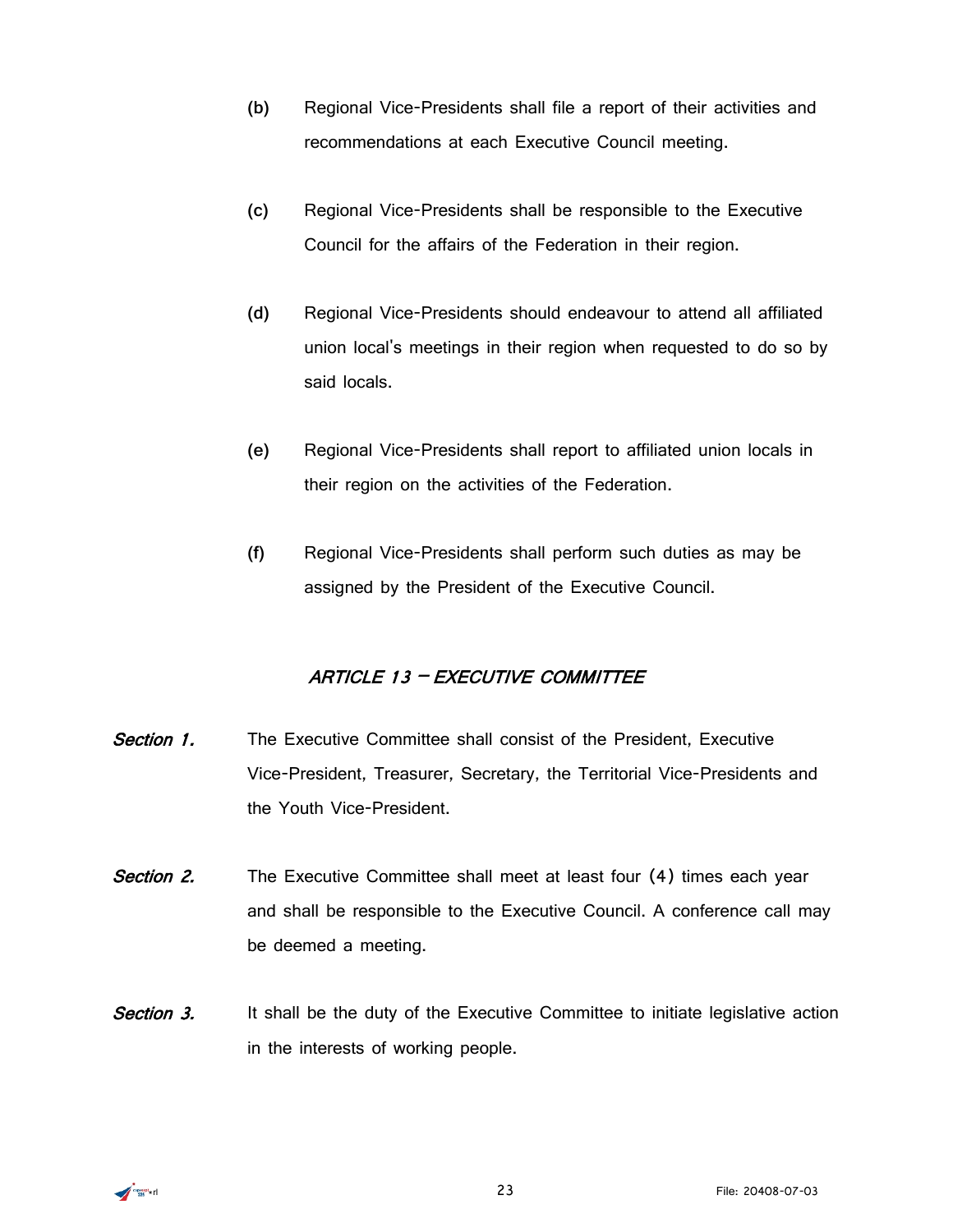- **Section 4.** A majority of the Executive Committee shall constitute a quorum for the transaction of the business of the Officers.
- <span id="page-25-0"></span>Section 5. The Executive Committee is authorized to reimburse Officers for necessary expenses in performing their duties for the Federation.

#### ARTICLE 14 – EXECUTIVE COUNCIL

- **Section 1.** The Executive Council shall consist of the President, Executive Vice-President, Territorial Vice-Presidents, Treasurer, Secretary, the Youth Vice-President and the Regional Vice-Presidents.
- **Section 2.** The Executive Council shall be the governing body of this Federation between Conventions. It shall take such action and render such decisions as may be necessary to carry out fully the decisions and instructions of the Conventions and to enforce the provisions contained in this Constitution.
- **Section 3. (a)** The Executive Council shall meet at least twice a year. Not more than six (6) months shall elapse between meetings. In an emergency situation, a special meeting may be held at the request of a majority of the members of the Executive Council. This special meeting shall be called by the President of the Federation within fifteen (15) days of the request.
	- **(b)** A conference call composed of the Executive Council can be deemed a regular meeting.

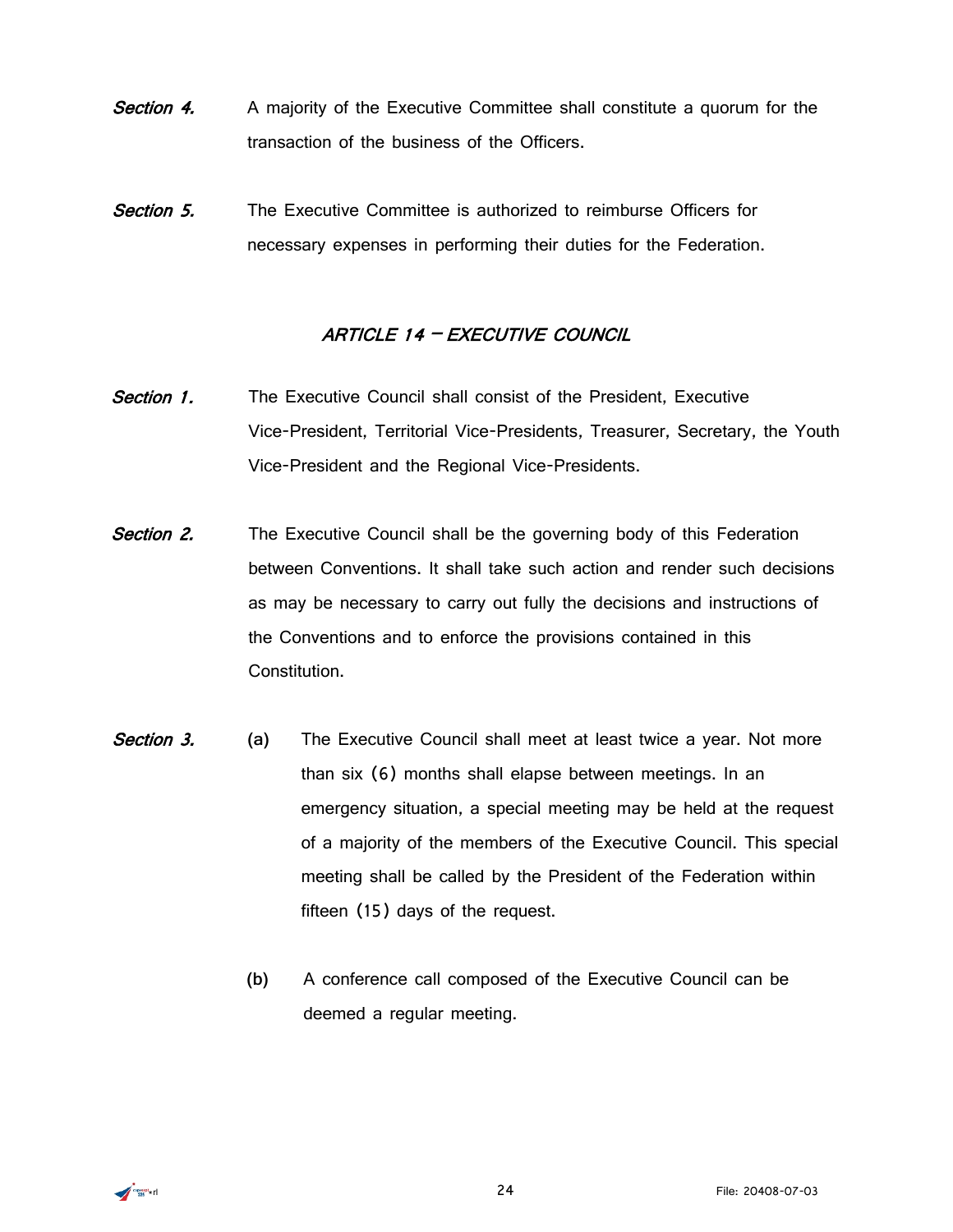- **Section 4.** On behalf of the Executive Council, the President shall present to the Convention a report of the activities of the Federation that have occurred since the previous Convention.
- **Section 5.** The Executive Council shall have the power to conduct an investigation of any situation in which there is reason to believe that any affiliated organization may be dominated, controlled or substantially influenced in the conduct of its affairs by any corrupt influence, or that its policies or activities are contrary to the principles or policies of the Federation. Upon the completion of such an investigation, including a hearing if requested, the Executive shall have the authority to make recommendations to the organizations involved and the CLC. It shall have further authority upon a two-thirds (2/3) vote of the Council, to suspend any organization. Any action of the Executive Council under this Section may be appealed to the Convention.
- **Section 6.** A majority of the members of the Executive Council shall constitute a quorum for the transaction of the business of the Council.
- **Section 7.** The Executive Council is authorized to reimburse members of the Council for necessary expenses in performing their duties for the Federation.
- **Section 8.** The Federation shall not be held responsible for any debts incurred by any of its Officers unless authorized by the President and Treasurer.
- **Section 9.** The Executive Council may, by majority vote, remove from office any Officer of the Federation who is guilty of a misappropriation of funds, in breach of the Constitution, or commits a violation of the Oath of Office. Such decision may be appealed to the CLC within thirty (30) days of the time the Officer(s) so affected receive notification. Should the Executive

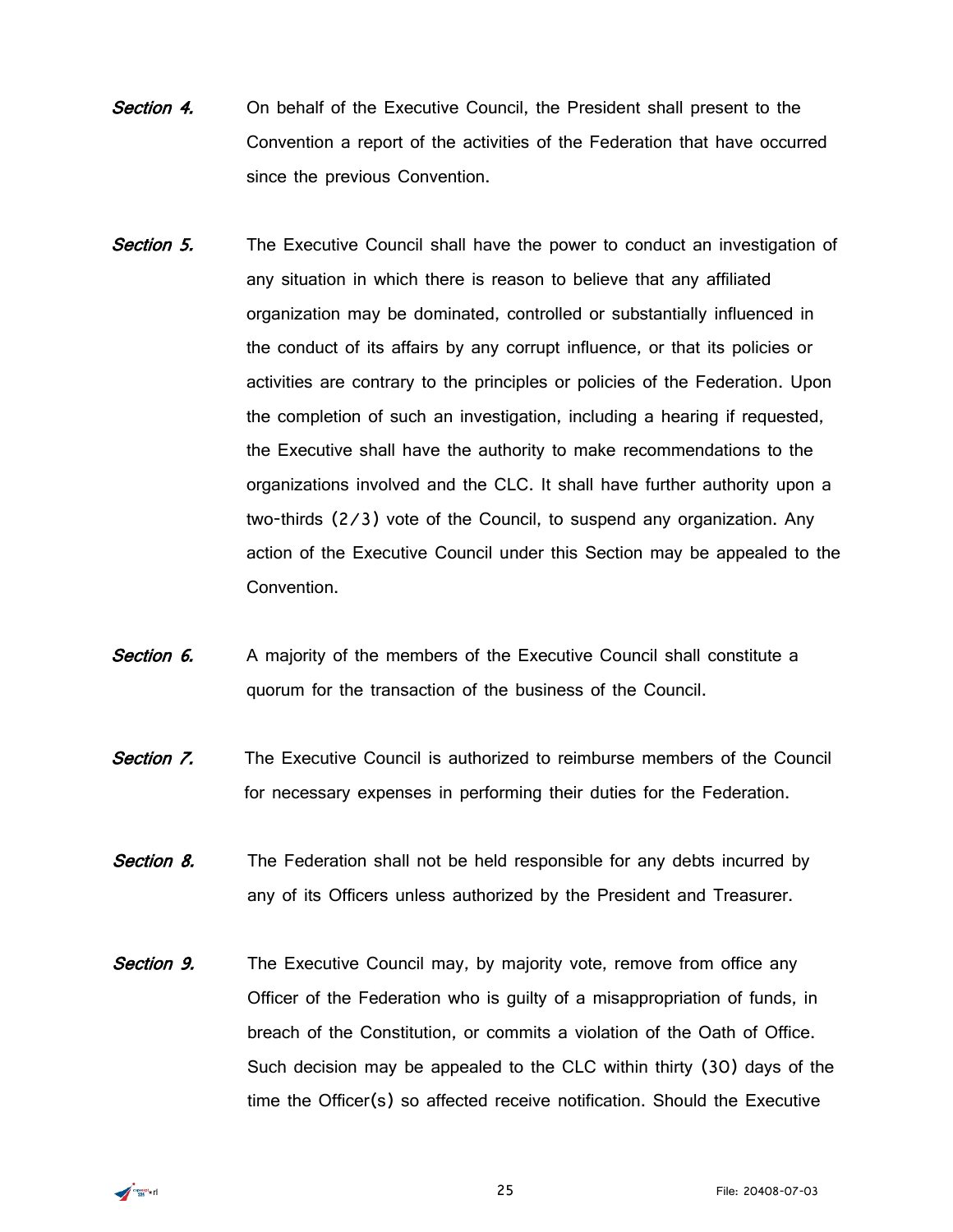Council make such a decision immediately prior to a Federation Convention, the appeal may be made directly to the Convention.

- **Section 10.** The Executive Council shall be empowered to pay the operating expenses of the Federation, including, but not limited to, rent, office supplies and other debts incurred as a result of its legitimate activities.
- **Section 11.** (a) The Executive Council shall be empowered to remove from office any Federation Officer who does not perform the duties of office and/or does not respond to Federation correspondence or initiatives and offers no reasonable explanation.
	- **(b)** Such decisions may be appealed to the CLC within thirty (30) days of the time of the Officer(s) so affected receive notification. Should the Executive Council make such a decision immediately prior to a Federation Convention, the appeal may be made directly to the Convention.

#### ARTICLE 15 – REVENUE

- <span id="page-27-0"></span>**Section 1.** A per capita tax shall be paid upon the full, paid-up membership of each organization.
- **Section 2.** Each affiliated local union, branch, lodge, regional or territorial organization shall pay its per capita tax to the Federation monthly.
	- **(a)** The per capita tax for such organizations shall be two-dollars and seventy-five cents (\$2.75) per member per month, to take effect on October 1, 2014.

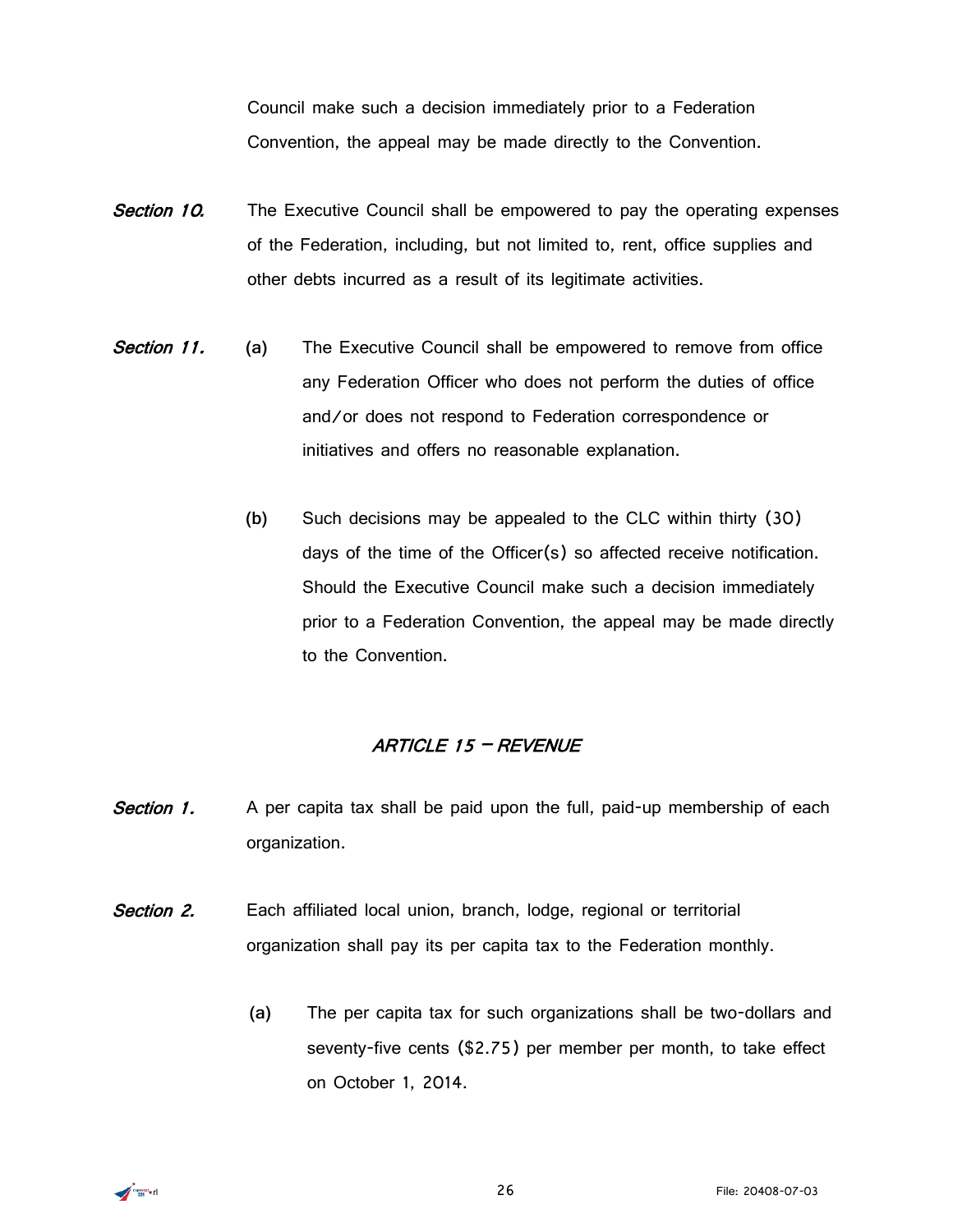- **(b)** Except the affiliates shall pay one dollar and twenty-five cents (\$1.25) per member per month for those members who are part-time workers and who work less than seventy-five (75) hours per month and this increase will take place on October 1, 2014.
- Section 3. Each local labour council shall pay one-hundred and fifty (\$150.00) dollars per year. The per capita tax from labour councils shall be payable in two (2) instalments in advance, on or before the 31st day of December and the 30th day of June each year, and that this increase in the labour councils' per capita tax take effect on January 1, 1998.
- **Section 4.** Any organization which does not pay its per capita tax on or before the time specified shall be notified of that fact by the Treasurer of the Federation. Any organization three (3) months in arrears in payment of per capita tax may become suspended from membership in the Federation and can be reinstated only after arrears are paid in full.

#### ARTICLE 16 – REMUNERATION

- <span id="page-28-0"></span>**Section 1.** Any accredited representative performing duties authorized by the Convention or the Executive Council shall be reimbursed for loss of time and actual expenses at the rates outlined in the Federal Treasury Board Directives. Remuneration for loss of time and expenses of the President and Treasurer while attending Conventions shall be borne by the Federation.
- **Section 2:** In the event that an outgoing NTFL President is required to give their Employer three (3) months' notice of intent to return to the workforce, the NTFL shall remunerate the outgoing President for this period of time.

<span id="page-28-1"></span>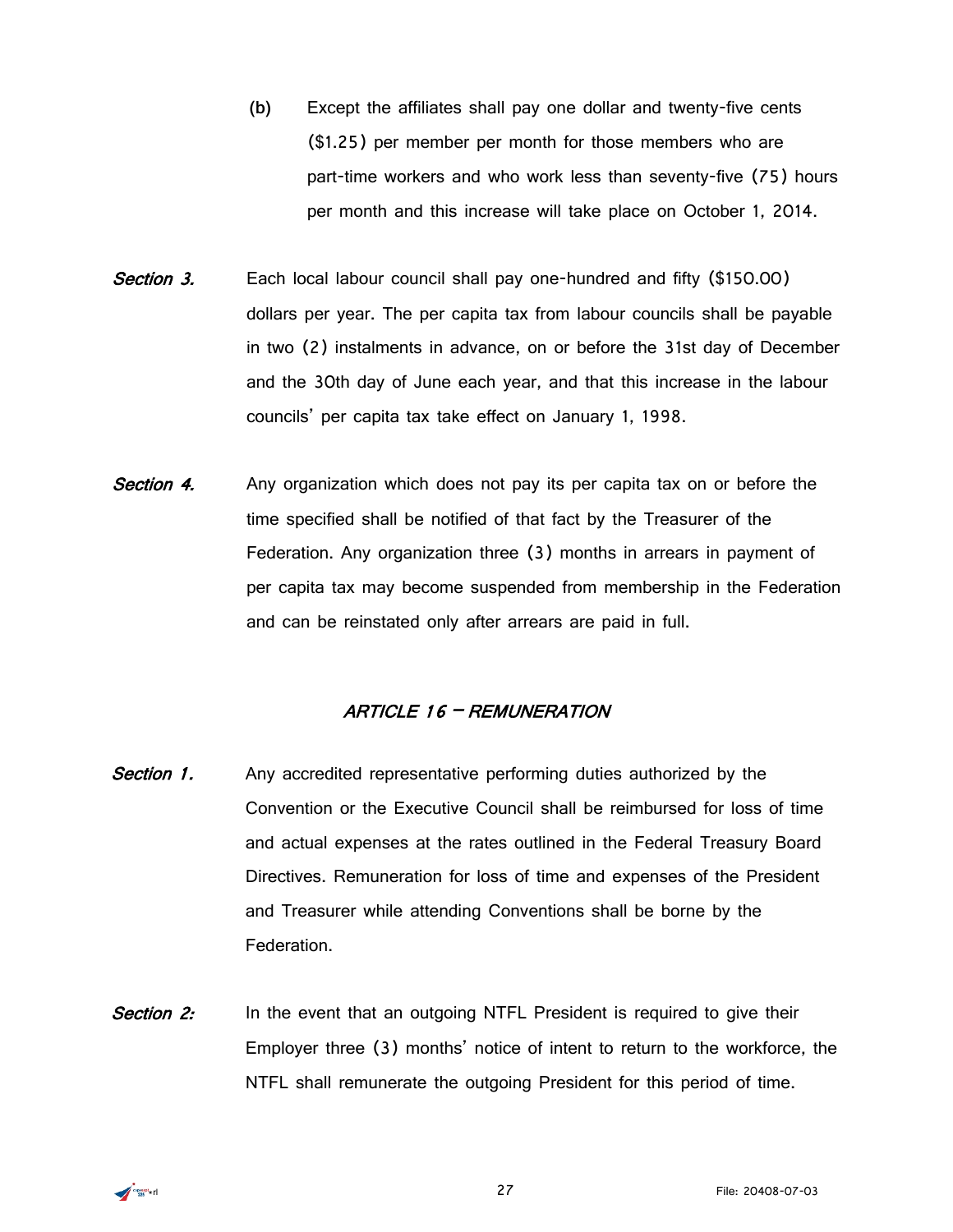#### ARTICLE 17 – RULES AND REGULATIONS

<span id="page-29-0"></span>**Section 1.** The Federation may adopt such rules and regulations as do not conflict with, nor are inconsistent with the provisions of the Constitution or the policies of the CLC.

#### ARTICLE 18 – OMBUDSPERSON

**Section 1.** If a delegate from a local affiliated to the Federation has a complaint or grievance against an Officer of the Federation that cannot be resolved by the procedure presently set forth in this Constitution, the delegate shall have the right to submit a case, with all relevant material and supporting evidence, to the Ombudsperson appointed by the CLC. The Ombudsperson shall, under the authority vested by the CLC, undertake such inquiries, hearings or meetings as is advisable and shall file a report as soon as possible to the parties to the complaint.

#### ARTICLE 19 – AMENDMENTS

<span id="page-29-2"></span><span id="page-29-1"></span>**Section 1.** Amendments to this Constitution, so long as they do not conflict with the Constitution of the CLC, nor its principles and policies, may be adopted by a two-thirds (2/3) vote of those present in Convention and voting. Any amendment shall only become effective after approval by the Canadian Council of the CLC.